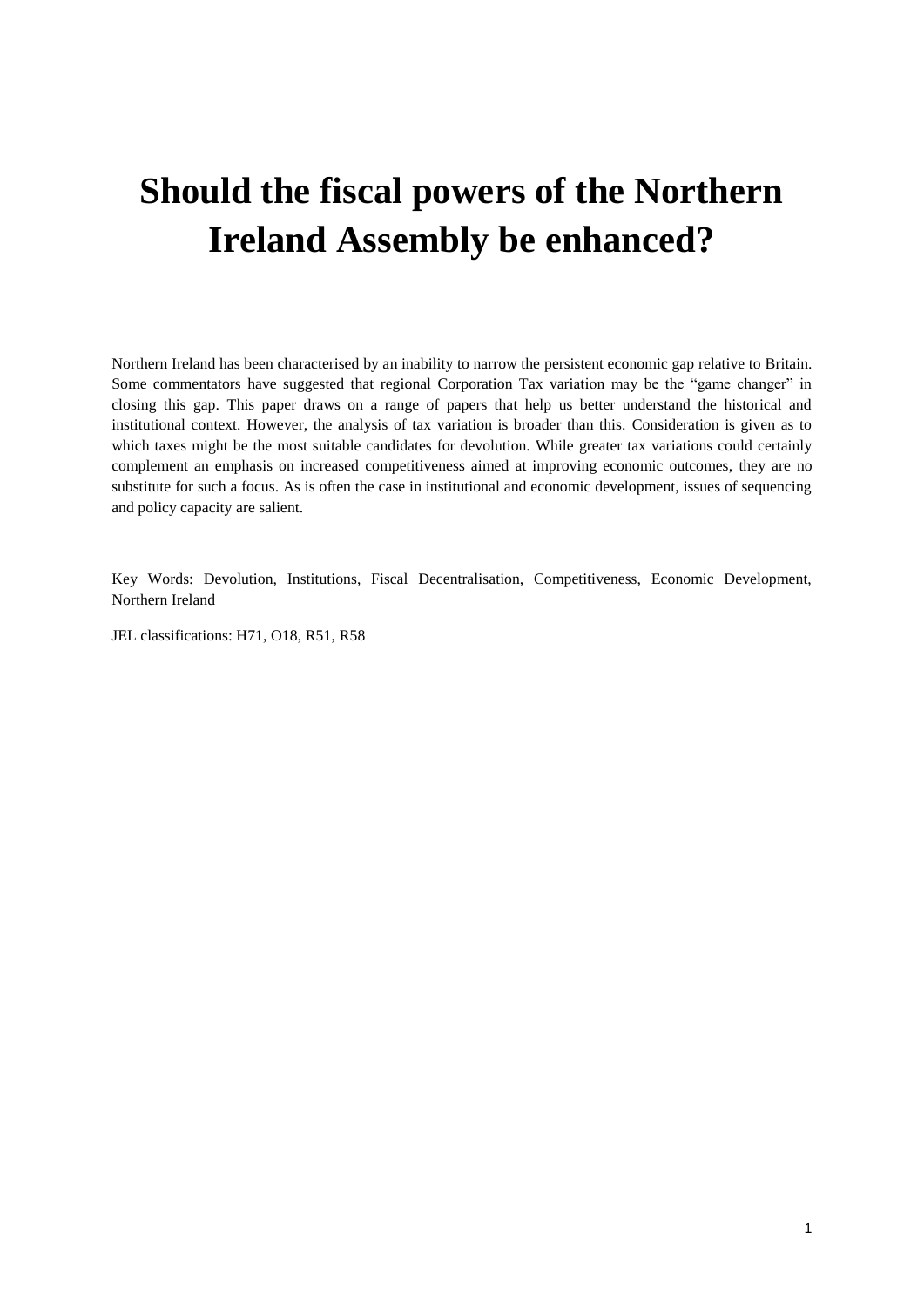## **INTRODUCTION**

A range of arguments for and against greater fiscal devolution in terms of the potential impact on economic efficiency exists in the academic literature (HEALD, 2003; RODRíGUEZ-POSE and GILL, 2005). Likewise, political discourse has often highlighted the supposed 'economic dividend' of decentralizing political power (PIKE et al., 2012). Yet knowledge surrounding the possible institutional burdens and the precise balance between different tiers of government will be required if the overall costs and benefits are to be evaluated. For example, in this paper the focus is on the extent to which greater fiscal decentralisation could improve the economic performance of a territory with a devolved administration (DA). Northern Ireland is one of the three territories within the UK (along with Scotland and Wales) equipped with such a DA.

Heald, writing in 2003, observed that the literature on public expenditure in Northern Ireland remained underdeveloped; he also noted that regional policy capacity remained underdeveloped (HEALD, 2003). Both intellectual and policy underdevelopment remains the case more than a decade later. For good or ill, political and economic institutions are entwined when issues of fiscal decentralisation are considered. As reiterated in the July 2015 UK budget, the prospects for devolving (and hence reducing) Corporation Tax in Northern Ireland have been tied to achieving overall political progress. In particular, delivering the Stormont House Agreement (SHA) and the most recent Fresh Start Agreement, and public finance stability have been seen as a precondition for granting powers over tax devolution. If devolving taxation is regarded as an economic 'carrot' to the business community, then the British government remain willing to wield an administrative 'stick' to political leaders in order to secure its desired political outcomes. However, whatever the future of Northern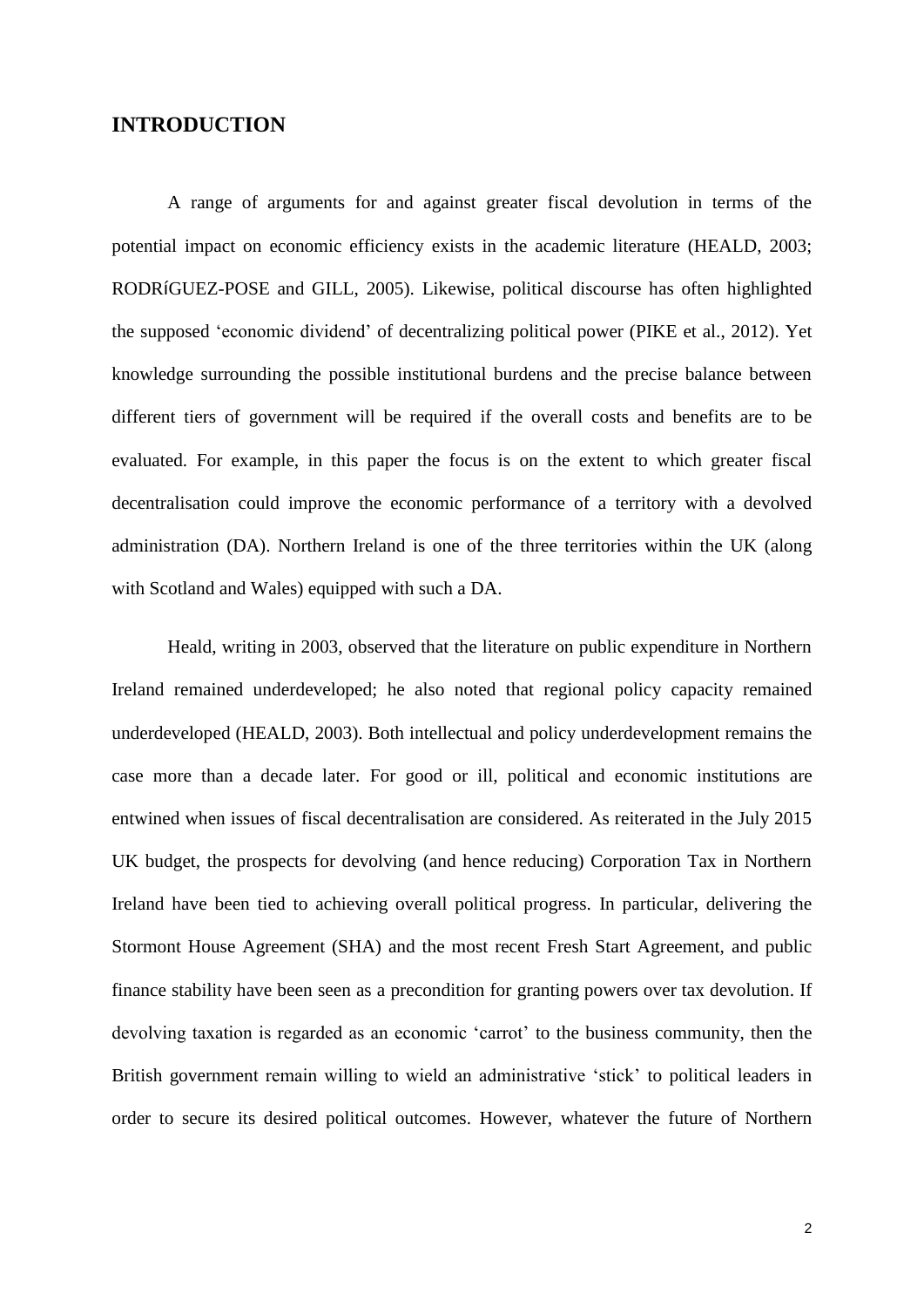Ireland Assembly (NIA), in the wake of the May 2016 election, the economic and financial issues will not disappear.

The proposal on devolving Corporation Tax is just the latest proposal in a recurrent attempt at closing the economic gap with the rest of the UK (BIRNIE and HITCHENS, 2001). This long-standing weakness is well-known (BIRNIE and HITCHENS, 1999; BROWNLOW, 2013). It is obvious that, although helpful, peace has not in itself been sufficient to close the gap with even the UK average excluding South East England (HM TREASURY, 2011, p.3). Lower GVA per capita relative to other UK regions has been attributed to low levels of productivity coupled with high rates of economic inactivity (HM TREASURY, 2011, p.8).

While greater political stability has helped promote growth, a simple political determinism does not explain economic performance. The evidence instead supports the hypothesis that economic outcomes are contingent upon the institutional structures through which actors operate. A knowledge of the precise 'institutional geography' under which devolution occurs is required if the economic implications of devolution are to be understood fully (RODRíGUEZ-POSE and GILL, 2005, pp.406-7). It is therefore important to note that Northern Irish devolution has never been an economic panacea. Since 1921 weak (and indeed strong) economic performance happened during periods of devolution as well under periods of so-called 'direct rule'. 1

In the next section the historical and institutional context is discussed. The current and potential gains from devolving tax are then covered. This analysis is followed by considering in brief Scottish and Welsh institutional geographies; it is at this point in the analysis that the feasibility of granting greater tax varying powers to the NIA is introduced. The analysis presented in this paper is supportive of those who highlight the importance of institutional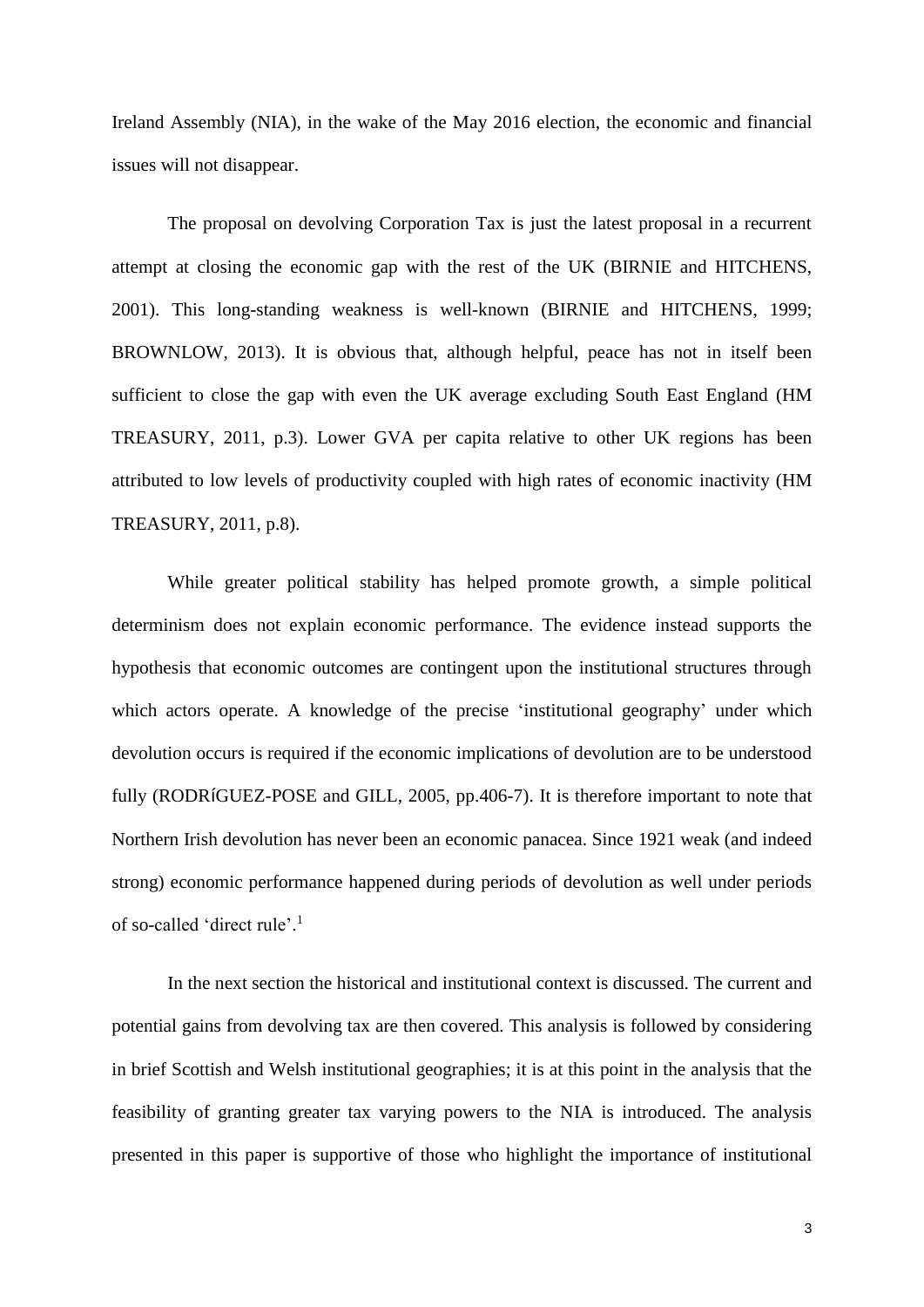design and sequencing in the analysis of fiscal decentralisation. This implies that, rather than expecting that lower Corporation Tax by itself can somehow act as 'game changer', institutional or policy reforms that promote greater competiveness should be made prior to devolving future fiscal powers.

# **THE HISTORICAL AND INSTITUTIONAL CONTEXT**

The economic as well as political aspects of Northern Ireland's institutional/historical context are exceedingly complex; three of the more important observations are that the jurisdiction was firstly a product of partition. Secondly, it was a self-governing (or devolved) province within the UK and indeed it was the only devolved territory within the UK during 1921-72 (HEALD, 2003, p.22). Thirdly, under the Government of Ireland Act 1920, the region was supposed to have extensive devolution of revenue and provide an Imperial Contribution to Westminster (HEALD, 2003, p.26). However, under financial pressure the Imperial Contribution declined; rather than the financial flow being from Stormont to Westminster, as was intended under the terms of the 1920 Act, the actual direction was the reverse (BIRRELL and MURIE, 1980; GIBSON, 1996).

The specific financial and economic failings of the 1921-72 Stormont settlement are important as they illustrate the problems inherent in operating a revenue-based system when such a devolved settlement is asymmetric with inadequate provision for equalisation (HEALD, 2003, p.26). Lawrence provided a pioneering account of the evolution of public finance (LAWRENCE, 1965). Gibson's assessment was that the five decade experiment in fiscal decentralisation through to 1972 was 'not a total success but neither was it a total failure' (GIBSON, 1996, p.61). More recent writers have reiterated Gibson's emphasis on an institutional-economic nexus and suggested that it helps explain the region's poor economic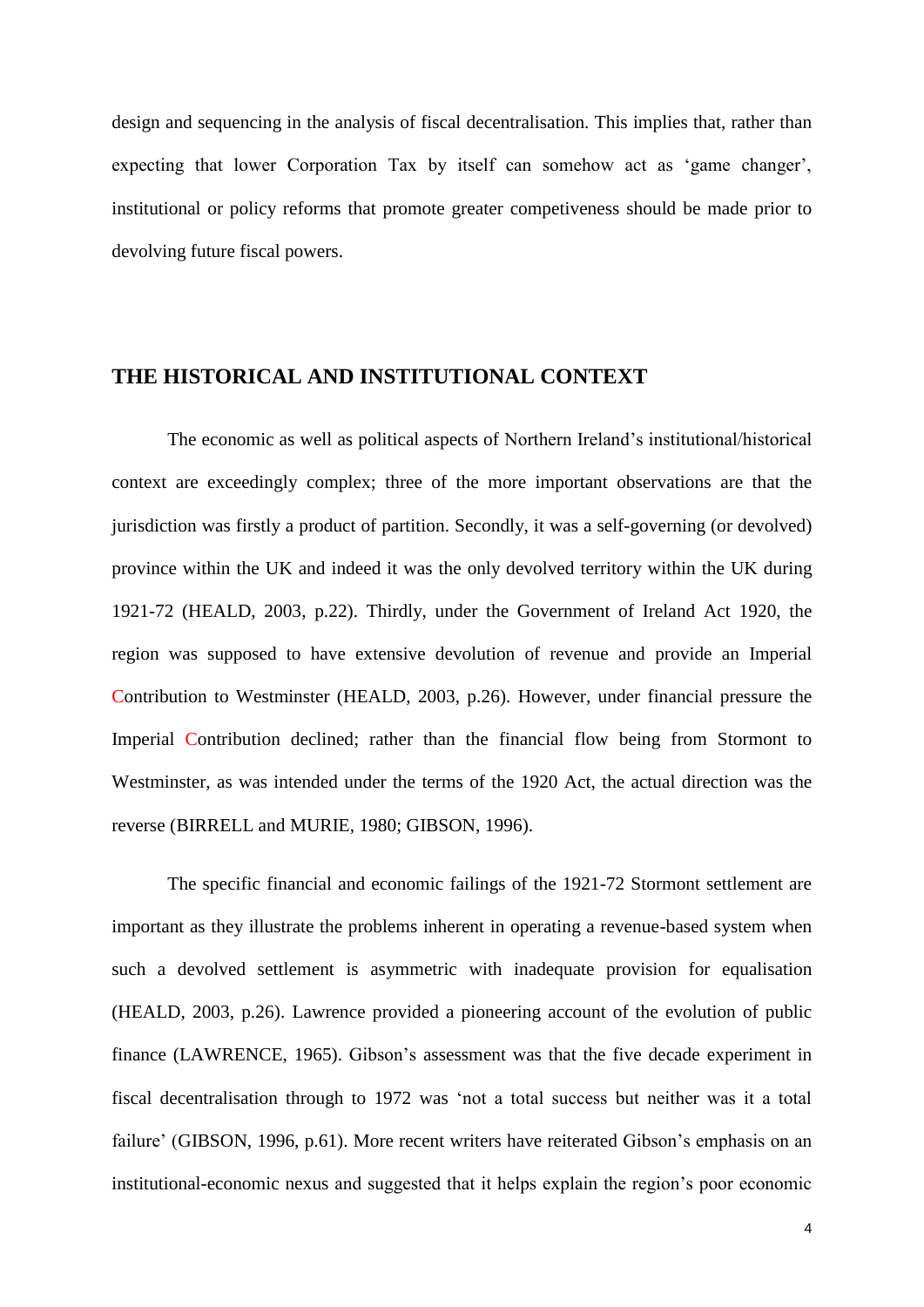performance during the "Golden Age". <sup>2</sup> Gibson's emphasis is updated in this paper. Political conflict was a barrier to a devolved political settlement; civil unrest also damaged economic development (BIRNIE and HITCHENS, 1999, pp.149-151). One undoubted implication was that violence negated the main thrust of regional industrial policy since the 1960s: namely, the promotion of economic growth by means of attracting inward investment (BROWNLOW, 2013, p.296). Economic damage due to violence forced the government to step in to provide funds to stabilise output and employment.

As economic historians have demonstrated, Northern Ireland's relative economic weakness predated the Troubles (CRAFTS, 1995; BROWNLOW, 2013). The productivity gap and higher rates of unemployment can for instance be traced back to the 1920s (BIRNIE and HITCHENS, 1999). The alleged sources of economic underperformance have been multi-causal as well as long standing. In order to develop an understanding of the institutional and historical context for the later discussion as to what role fiscal decentralisation might play in improving economic outcomes (as opposed to improving governmental accountability) a brief assessment of the sources of economic weakness is required.

## **[Insert Table 1]**

Table 1 illustrates the large number of shortfalls in performance which are indicated when one compares the out-turn in terms of where the region had reached by about 2010 relative to the target set in 1999. Some of these performance shortfalls could be attributed in part to the impact of the 2008-9 global recession. However, where a target was set in relative terms, Northern Ireland compared to the UK average, both were impacted together. In relative terms, the region's GDP per capita and wage levels remain very similar to where they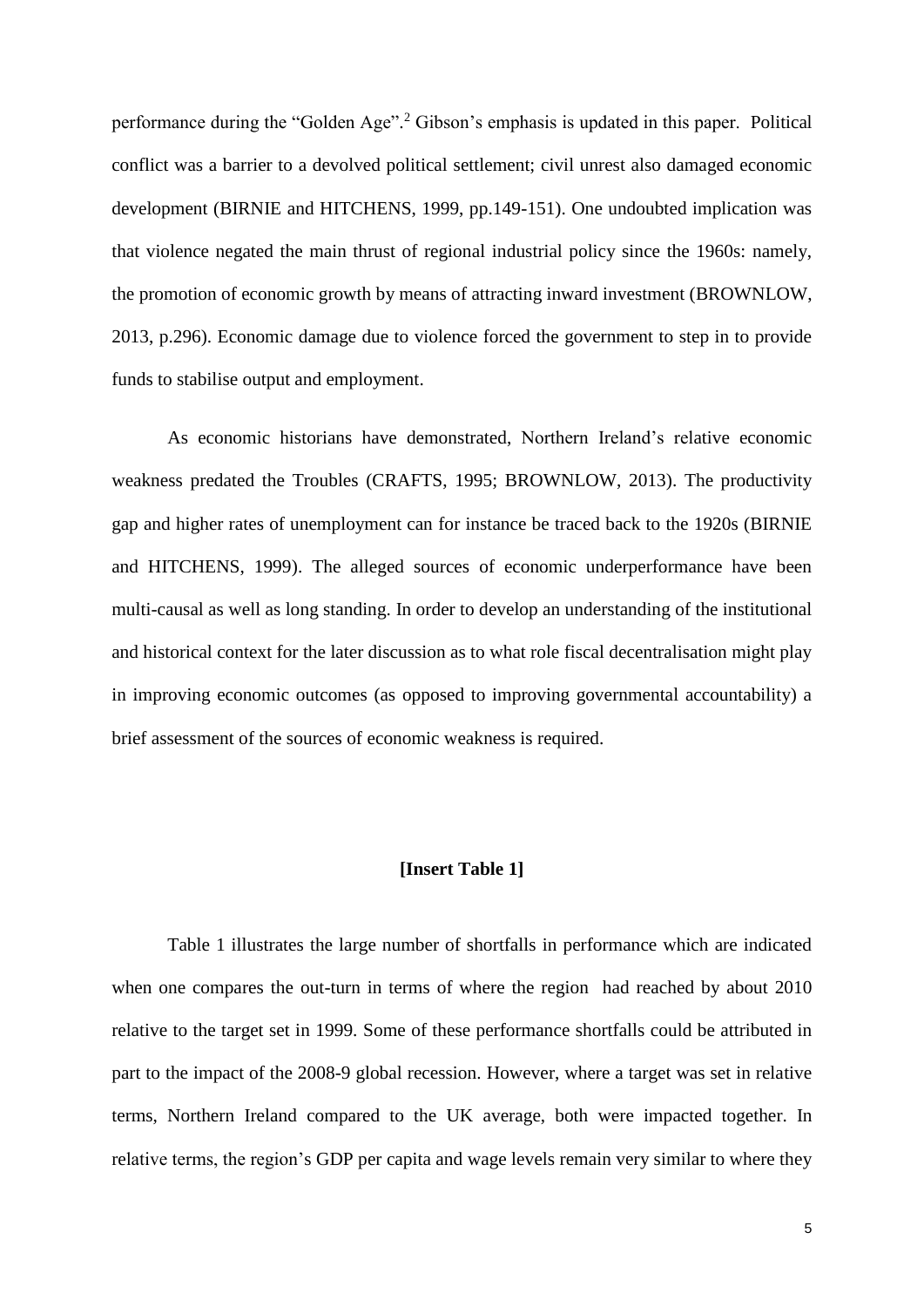were at the end of the 1990s (or, indeed, the start of the 1980s). Recognition of persistent economic underperformance has helped to spark the debate around the possibility of devolving the power to reduce Corporation Tax (NORTHERN IRELAND ECONOMIC REFORM GROUP, 2010; ECONOMIC ADVISORY GROUP, 2011). However, the policy debate associated with reducing relative Northern Irish tax rates, be it the debate over Selective Employment Tax in the 1960s or the current proposal reduce Corporation Tax, often fails to consider (a) the dangers in a race to the bottom within the UK, or (b) what offsetting reductions in public expenditure might occur. By way of illustration, the final direction that the current policy debate on building an English "Northern powerhouse" may take may complicate future calculations of the feasibility of tax devolution.

One bright spot is the recent very rapid growth in R&D spending in Northern Ireland manufacturing, though even here performance remained below the target level set back in 1999. The *Economic Strategy* in 2012 contained some forecasts through to 2030 of what might happen to the region's economy if there is little change with respect to either policy or performance ("business as usual"). These suggest most of the gaps, in terms of performance relative to the UK average, e.g. in terms of GDP per capita and GDP per worker and employment rates, will persist at current levels until 2030.

With the exception of Air Passenger Duty (APD) on trans-Atlantic flights there has been little or no debate around any wider variation of fiscal powers. The Assembly has very limited control over the tax base (it can vary the Regional Rate and, now, the long-haul rate of APD and it could, theoretically, introduce some new taxes). 3 In this, Northern Ireland contrasts with both Scotland and Wales where there has been a consideration of the advantages and disadvantages of fiscal devolution across the entire range of taxes. Such a consideration would be timely.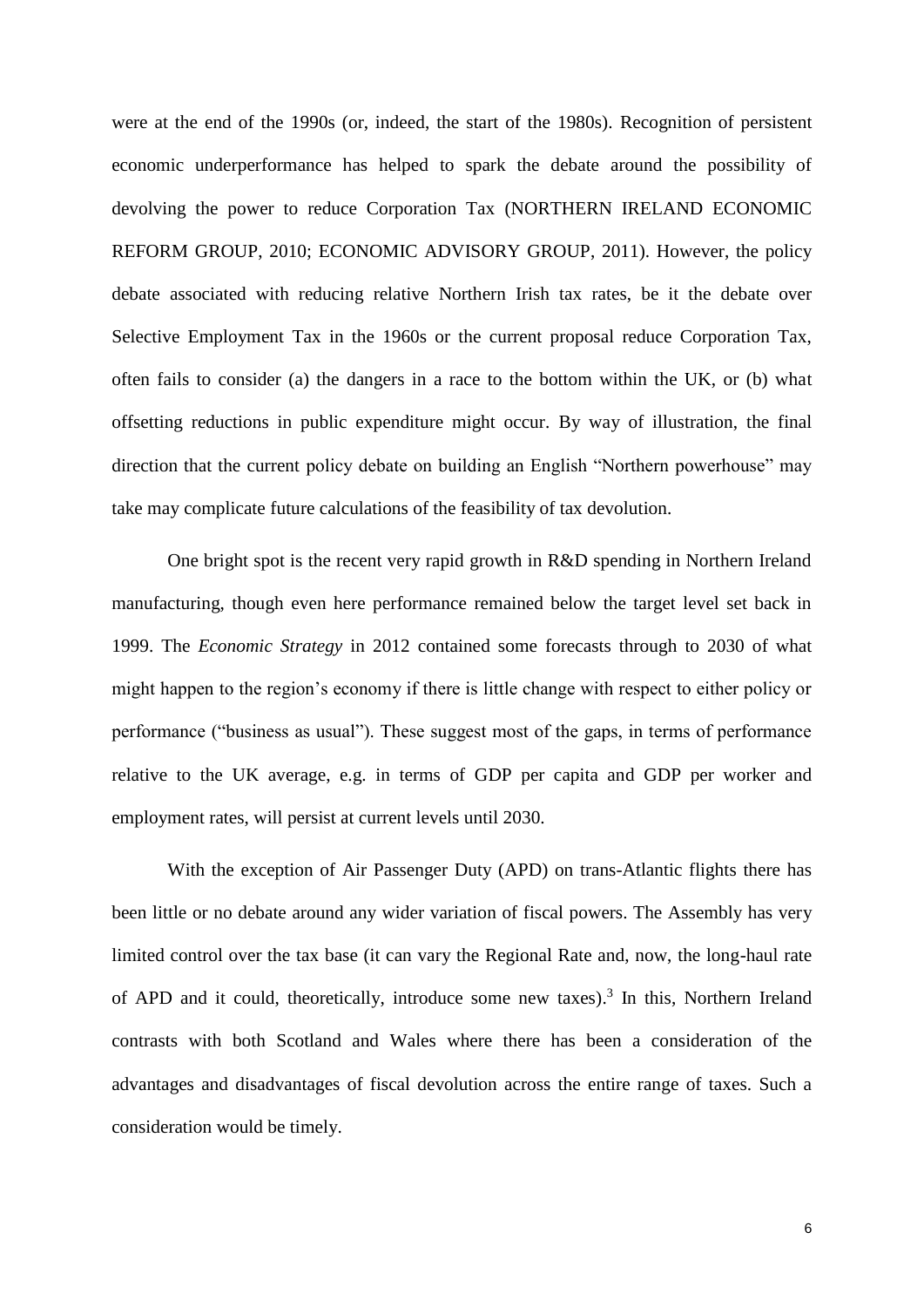## **CURRENT AND POTENTIAL FISCAL DEVOLUTION OPTION**

In terms of the current background to regional public expenditure two aspects are particularly relevant. First, the main source of funding is the block grant. In 2010-11 the block grant provided 93% of Departmental funding according to the Departmental Expenditure Limit (DEL) definition (i.e. 93% of £11.1bn). The Assembly has, as of yet, only limited control of regional tax revenue streams. Changes in public expenditure funding levels operate via the well-known Barnett formula approach. The Barnett formula is a much debated part of the UK's fiscal settlement as it relates to devolution (TRENCH, 2013). Considerations of space preclude an extended technical discussion as there are important convergence implications. However, what has come to be known as the Barnett formula determines the aggregate expenditure on devolved services in each DA (BAILEY and BUDD, 2016).

 As part of the UK's fiscal union, the level of public spending is also partly determined by "need", especially to the extent that a large part of spending is classified as Annually Managed Expenditure (AME) and is demand led (42% of the total of DEL plus AME in 2010-11 was AME). Welfare spending falls under AME. Admittedly, in Budget 2013 the Chancellor outlined a cap on the growth of most welfare benefits at the UK level. Another observation is that the total level of spending has in fact, throughout the period since at least the early 1970s, been considerably higher than level of tax receipts generated in the region. 4

By implication, one of the challenges facing policy makers will be trying to retain whatever advantages follow from being able to access such a large transfer whilst also securing any benefits that may follow from greater fiscal devolution. There are currently three main ways in which the gross spending power available to the Executive can be increased over and above the allocations determined by HM Treasury although the total value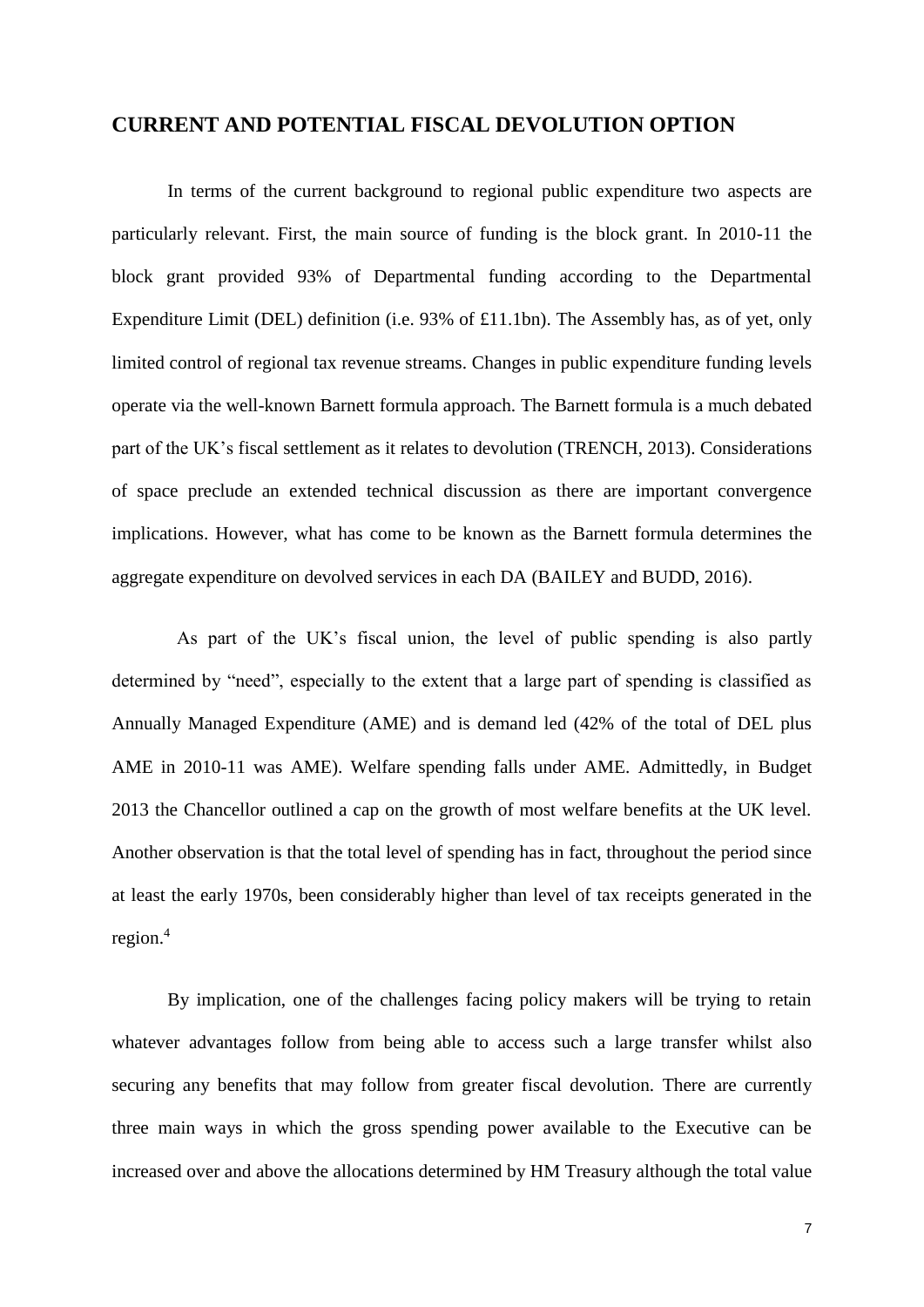of these is small relative to the block grant. These are the Regional Rate, the borrowing power within the Reinvestment and Reform Initiative (RRI) and some funding from the EU. These amount to about £500m, £200m and £450m per annum respectively.

Currently, there is some relatively limited use of charges for public services. If such amounts were increased this would represent a source of increased funding for public spending. An exercise undertaken by the Economic Research Institute Northern Ireland (ERINI) in 2009 identified the potential to maximise income in terms of charging for services currently provided at low or zero price by the public sector (ERINI, 2009). This exercise, while responding to a specific request to identify potential revenue streams, proved extremely contentious. Wider comparisons with governments elsewhere are also of interest (PwC, 2011A).

A range of possible charging possibilities in the area of transport exists. These options include MOT centre charges, road tolls and car parking charges. In respect of public transport, a relevant policy option would be to make more funds available to the rest of the Northern Ireland spending block by reducing the subsidisation of public transport and/or raising fares; or an outright disposal/privatisation. Such an approach could conflict with other policy priorities. In the case of both university tuition fees and water charges, political pressures have shaped policy. Like the other devolved administrations, the Northern Ireland Assembly has refused to follow England's lead in introducing a higher level of tuition fees of up to £9,000. The fees charged to "local/regional" students at the Northern Ireland universities remain at about £3,800 (increasing annually by the inflation rate). One estimate is that the revenues foregone by not increasing fees to about £5,500 (as was recommended in the Stuart Report to the Department for Employment and Learning Minister in 2011) are about £40m annually (STUART, 2011).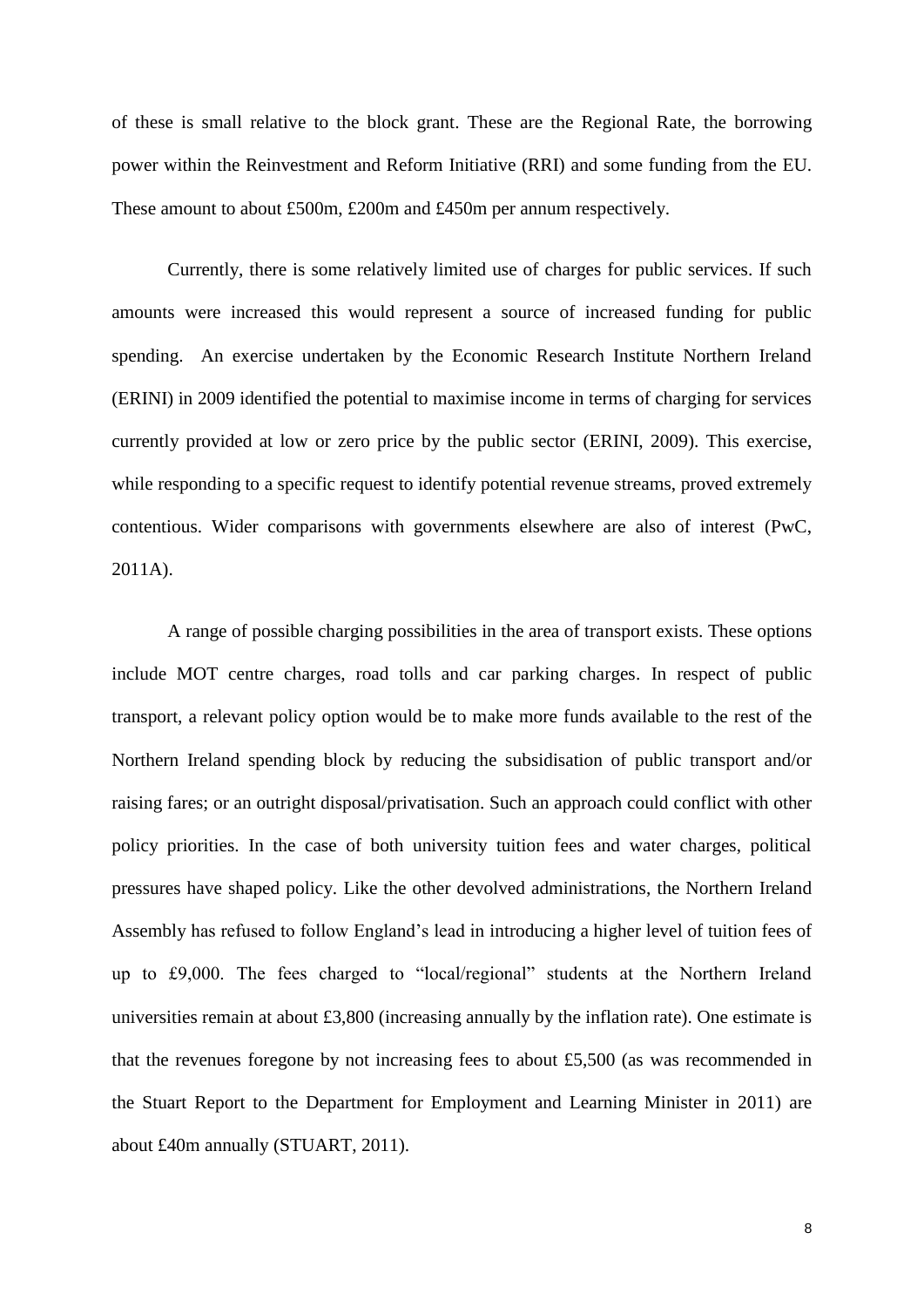In respect of water charges**,** the water industry was privatised in England in the late 1980s, which meant that government in England avoided paying for further infrastructure spending on water and sewerage from public funds. In contrast, funding for Northern Ireland Water's (NIW) capital spending continues to rest largely with allocation out of the general Northern Ireland Budget allocation to DRD and hence to NIW ("largely" because NIW does charge business and farming customers). This implies an opportunity cost that part of the budget which is allocated to water cannot be used to fund, say, schools, hospitals or retraining of the unemployed. Now that the English water system has been privatised, Northern Ireland receives no Barnett consequentials relating to investment in water.

# **FISCAL DEVOLUTION IN SCOTLAND AND WALES**

In principle we could consider examples of fiscal variation from across the world; the focus of this section is on Scotland and Wales because they have institutional geographies the most similar to Northern Ireland.<sup>5</sup> Moreover, these territories all share a common macroeconomic policy framework. In 2008 the Welsh Assembly Government set up the *Independent Commission on Funding and Finance for Wales* (the Holtham Commission) to review the existing largely block granted basis of funding to the Welsh Assembly Government and to identify possible alternative funding mechanisms (including tax varying powers as well as greater borrowing powers) (HOLTHAM, 2009). The Scottish Parliament and the UK Government established the *Commission on Scottish Devolution* (the Calman Commission) which began work in April 2008 (reporting in June 2009) (TRENCH, 2013). The Calman Commission was established against the wishes of the Scottish Government which had initially refused to co-operate. Calman was tasked with reviewing the provisions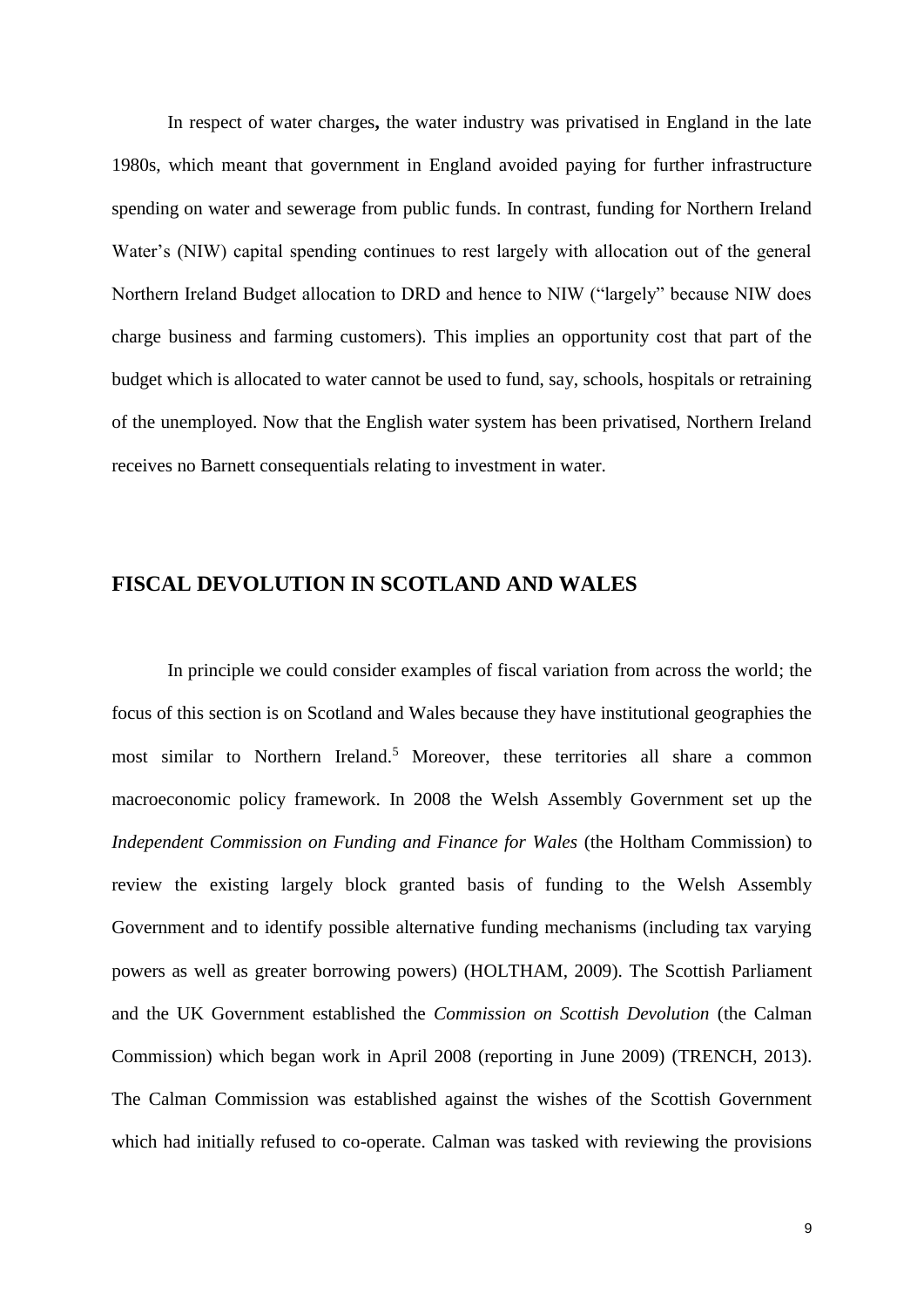of the Scotland Act 1998; recommending any changes to the present constitutional arrangements that would improve the financial accountability of the Scottish Parliament, which would continue to secure the position of Scotland within the UK. The outcomes of these reviews informed the potential for further devolution.<sup>6</sup>

Holtham concluded that the current arrangements for the financing of Wales lacked sufficient, "fairness and accountability", and that the Barnett formula through which the block grant to the devolved legislatures is determined should be replaced by a formula based on need. It also recommended devolution of limited powers over certain taxes and borrowing. Calman, in turn, recommended, that, "...part of the Budget of the Scottish Parliament should now be found from devolved taxation under its control rather than from grant from the UK Parliament". There would be reduction in the block grant to correspond to the revenues raised through devolved taxes. Effectively, the outcomes of these initiatives concluded that the devolution of additional tax varying and other powers to the DAs was appropriate.

In the Welsh case, the referendum was favourable leading to the creation of the Silk Commission, with the deliberations of Silk now an integral part of a wider debate relating to the future structures and shape of the UK and the devolved nations (SILK, 2010). Furthermore, Silk, in its first report, recommended the devolution of fiscal powers to the National Assembly for Wales that would grant the Welsh Assembly Government responsibility for setting and raising taxes in Wales rather than being wholly reliant on a block grant.

In addition, the provisions of the Scotland Act of May 2012 will come fully into effect in 2016 and, as a result, the Scottish Parliament will move from raising about 14% of its own budget (mainly through Council Tax and non-domestic rates) to around 35%, replacing part of the UK Income Tax with a Scottish Rate of Income Tax from April 2016 (the likelihood is

10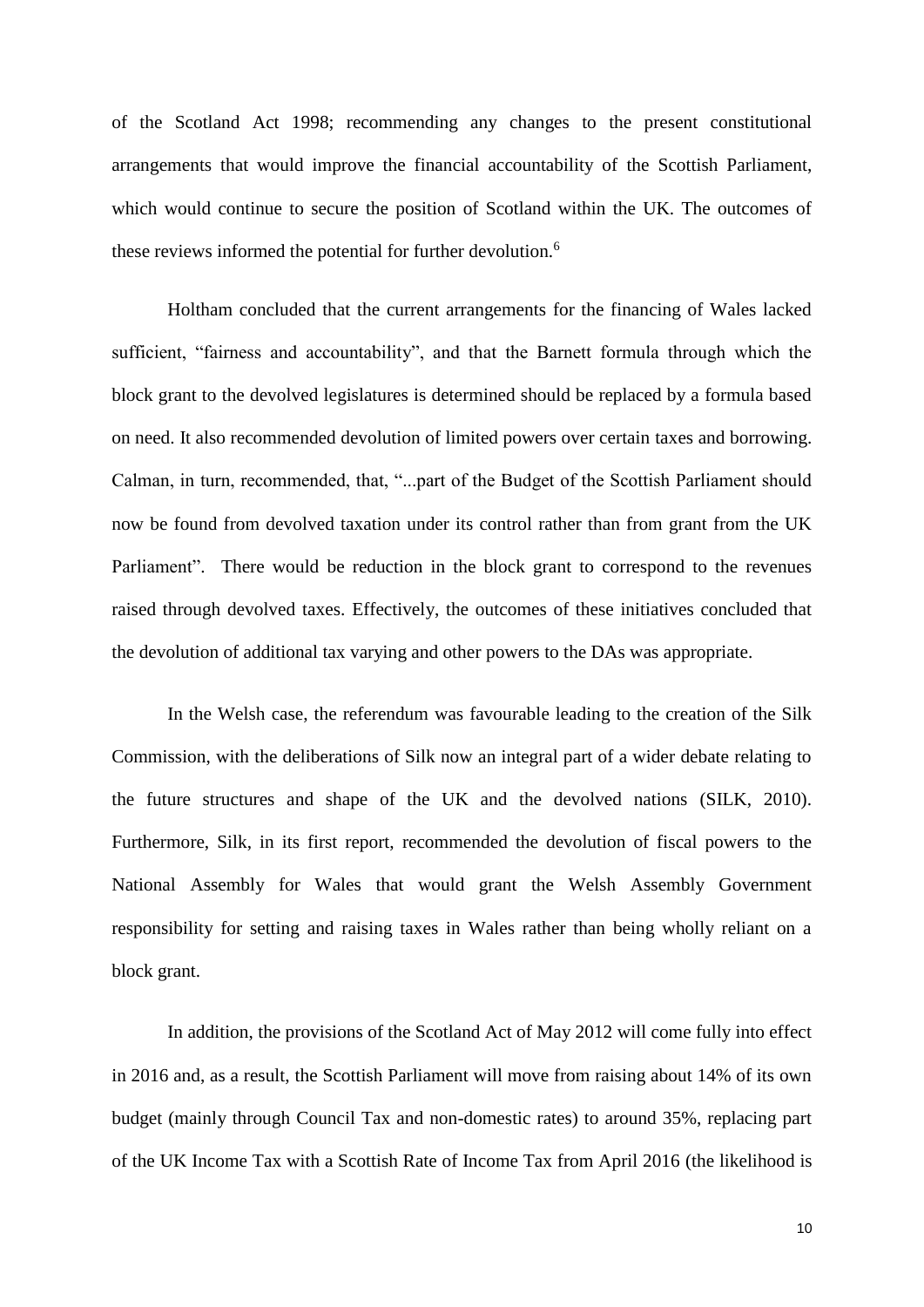that additional legislation will further enhance the powers being added by the 2012 Act). This devolution follows on from the (April 2015) devolution of land tax, landfill tax. extensive new borrowing powers and the creation of a Scottish cash reserve to manage volatility in the devolved taxes*.* 7

Both the Holtham and Silk Commissions recommended that the Welsh Assembly Government should be granted a power to introduce entirely new taxes (although any such taxes would also have to be agreed by the London government). Both Commissions in Wales agreed that an enhanced power to borrow to cover any temporary shortfall in revenues would be useful. Additionally, Holtham and Silk accepted the principle that the Welsh Assembly Government should be allowed to borrow to finance investment. Silk recommended that such borrowing for investment could be up to £130m annually subject to a cap of £1.3bn on the stock of debt. Silk was also open to the possibility that Wales could issue bonds.

#### **DEVOLVING TAX IN NORTHERN IRELAND**

We set out here in Table 2 principles which the Holtham Commission used in the Welsh case to consider what taxes are suitable candidates for devolution. These principles can be applied to the Northern Irish case (it may be worth stressing that we are taking a broader approach than simply considering just one evaluative principle, e.g. impact on economic incentives). A tax will be a strong candidate for devolution if it scores well across the following six principles: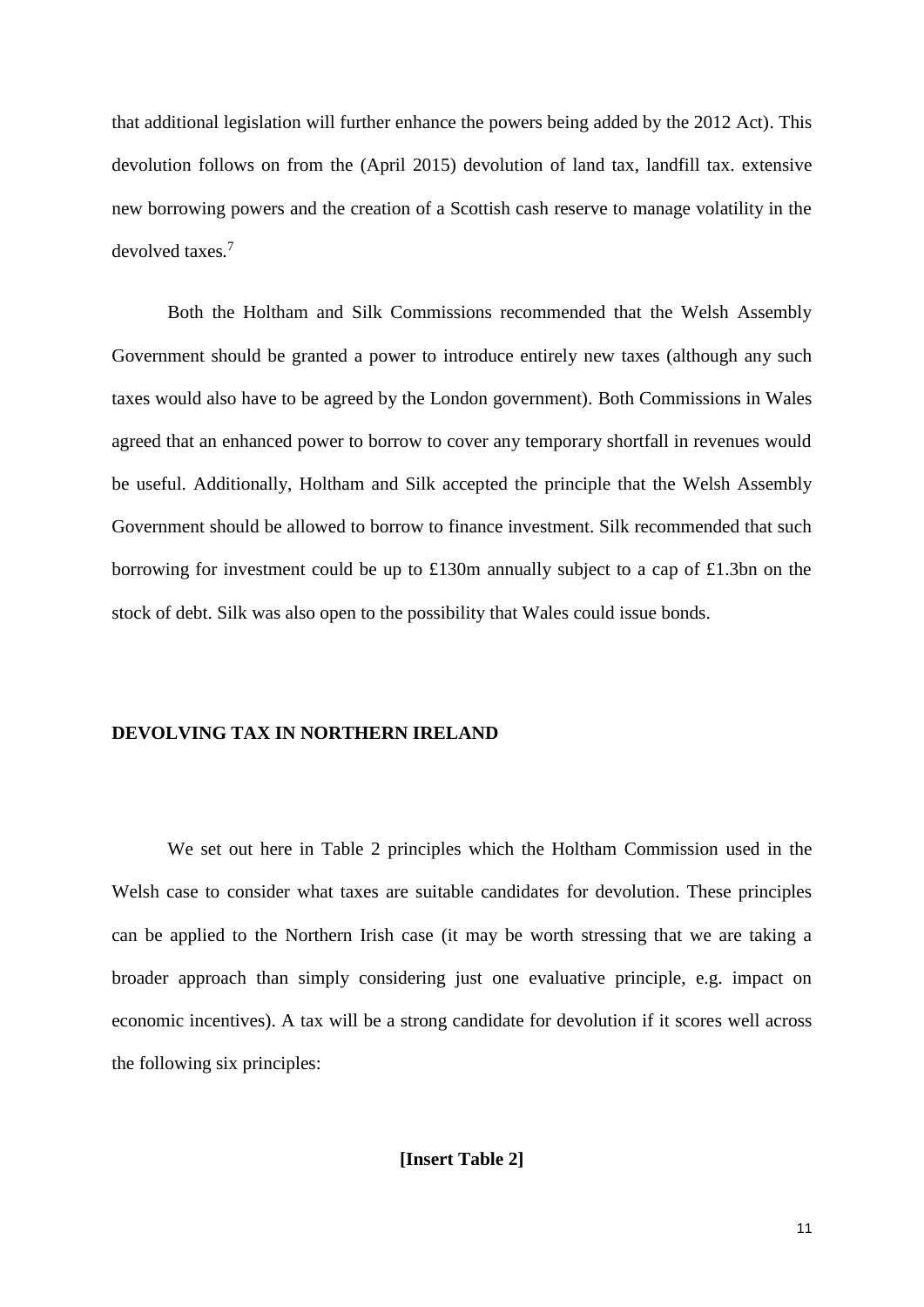In terms of the scale of revenues raised by each of the taxes, a distinction can be drawn between 'major' taxes, which yield considerable receipts, and the more 'minor' ones which raise less revenue. This distinction was used by, for example, the Silk Commission. One implication is that major taxes, if devolved, are more likely to contribute to the achievement of greater accountability (there may still be other reasons for devolving some of the minor taxes).

#### **[Insert Table 3]**

The data presented in Table 3 for 2010-11 indicates that three taxes are clearly major; VAT (£2.9bn), Income Tax (£2.6bn) and National Insurance Contributions (£1.9bn). As percentages of total tax receipts in Northern Ireland in that year, those three taxes contributed to almost three-fifths in total or 23%, 20% and 15% respectively. A further two taxes are indicated as tending towards major, i.e. Corporation Tax (£0.8bn) and Fuel Duties (£0.9bn). Tobacco Duty, Business Rates and Domestic Rates were each indicated to generate about £0.5bn of annual receipts (though these Rates figures combine the District and Regional elements, only the latter is controlled by the Executive). The remaining taxes were indicated to be relatively minor in terms of revenues raised.

Associated with the question of how much revenues are collected by each tax is the question of is there any trend in those revenues? In other words, whilst there *may* be case to devolve a tax which currently raises a considerable volume of revenues, that case (at least from an accountability point of view) would weaken if revenues were tending to decline over time. As might be expected, the data in Table 3 indicate some correlation between tax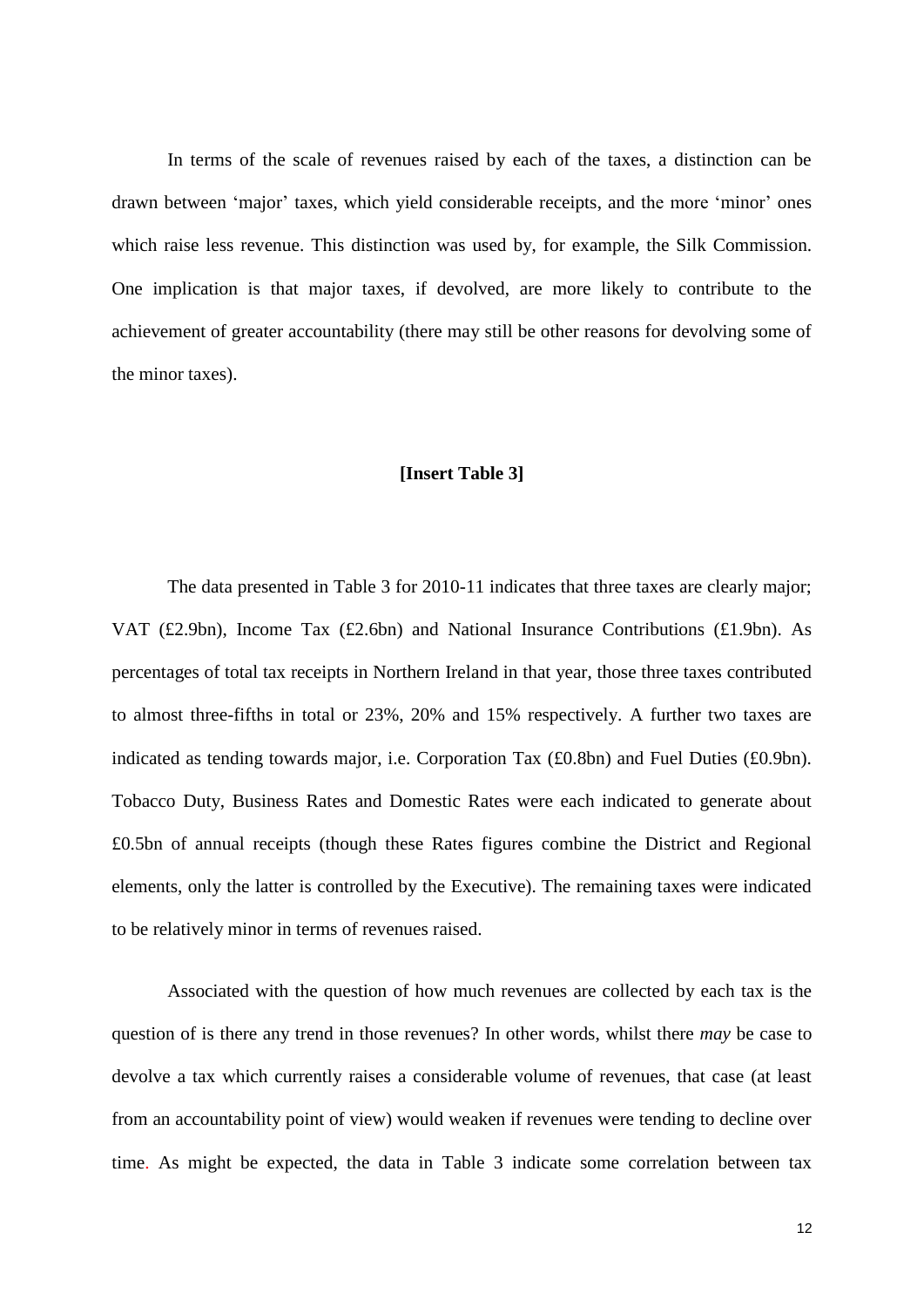revenues raised in Northern Ireland and those in the UK as a whole. However, this association is not complete. For example, and notably, during 2006-7 to 2010-11 revenues raised by Income Tax in Northern Ireland declined by 6% but grew by 4% in the UK; it is likely that the regional economy, e.g. in terms of gross value added/GDP, underperformed the UK average during this period but the extent of the apparent divergence in tax receipts may still be surprising. Corporation Tax receipts declined in both Northern Ireland and UK but by much more in the former. This observation again is consistent with some relative underperformance in Northern Ireland's corporate sector.

Having outlined the principles to determine the feasibility and desirability of devolving each tax, Table 4 considers how they might apply to each of the taxes. We also applied a simple scoring system with each principle being assigned a score of one if it is "yes" for devolution and zero if "no" (and a score of one half if, "maybe or uncertain"). A total across the six principles of  $6=$  strongest suitability for devolution, and  $0=$  weakest suitability for devolution:

## **[Insert Table 4]**

Figure 1 illustrates a more simplified approach than that shown in Table 4. Here we reduce the evaluation to two dimensions. First, if a tax were to be devolved would this have a high or low impact? Major taxes (i.e. those with large revenues) would represent high impact as well as those which would help to further a particular policy objective in a strong way. (Admittedly, there is an element of judgement in combining together these two aspects, i.e. taxes as a source of revenue and taxes as a lever of policy.) Second, how feasible is devolution? Low feasibility is indicated by the likelihood that administrative costs of the tax could be a significant percentage of revenues collected or by incompatibility with EU law. Conversely high feasibility is suggested if the tax is already being devolved elsewhere.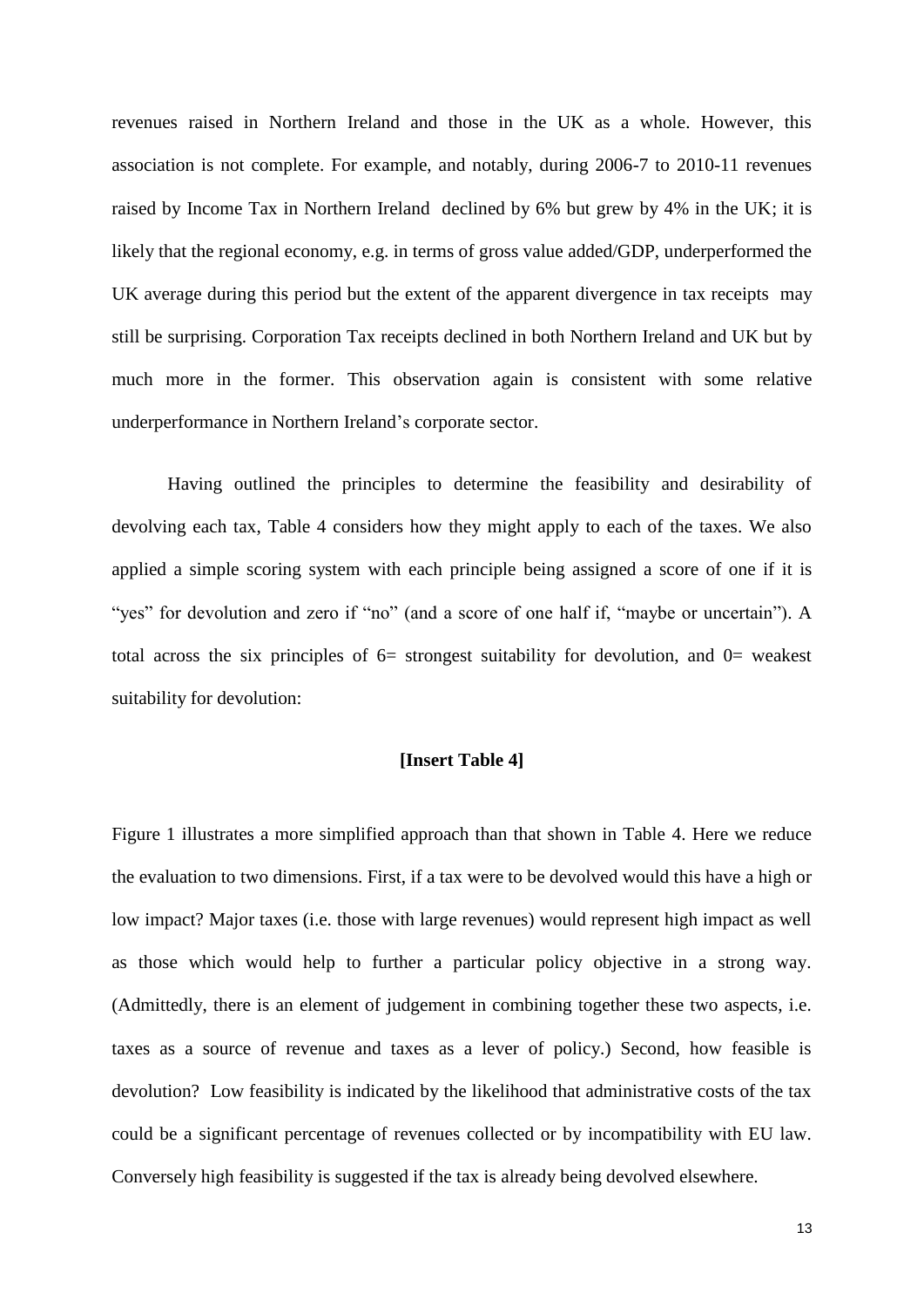## **[Insert Figure 1].**

According to this approach, the taxes most suitable for devolution are those in the top right hand quandrant, i.e. high impact and high feasibility. Our assessment is that only Income Tax and Air Passenger Duty (APD) fall into this category. Landfill Tax and Stamp Duties probably combine high feasibility with low impact. A caveat is that these assessments of impact are done ahead of a full economic impact assessment or macroeconomic forecasting exercise as to the impact of such tax changes. VAT and National Insurance Contributions represent examples of taxes which would have high impact if they could be devolved but are also characterised by very low feasibility (because of the constraints imposed by EU law and the UK welfare system respectively). Corporation Tax is probably another example of a tax within the high impact, low feasibility category. A large number of taxes fall into the bottom left hand box, i.e. low impact and low feasibility; in these cases the suitability for devolution is indicated to be low.

We now consider in more detail each of the taxes which in Table 4 above were indicated as likely candidates for devolution (i.e. on the zero to six score they got a total of more than three).<sup>8</sup> In the case of Stamp Duty and Land Tax, devolution of this tax would appear to have certain advantages (and it is being devolved in the case of Scotland under the Scotland Act 2012 where it will be known as Stamp Duty and Land Tax). It is a fairly "high visibility" tax which is probably understood by the public, it applies to an "immobile" asset (purchase of homes and land) so minimising the chances of distorting economic behaviour as between Northern Ireland and Britain and it could be used as a lever for both economic (e.g. promote construction industry) and social (e.g. promote affordable homes) policies (though the most affordable houses would already fall below the threshold price for this tax). At the same time, there is the limitation from the accountability point of view that this is a minor tax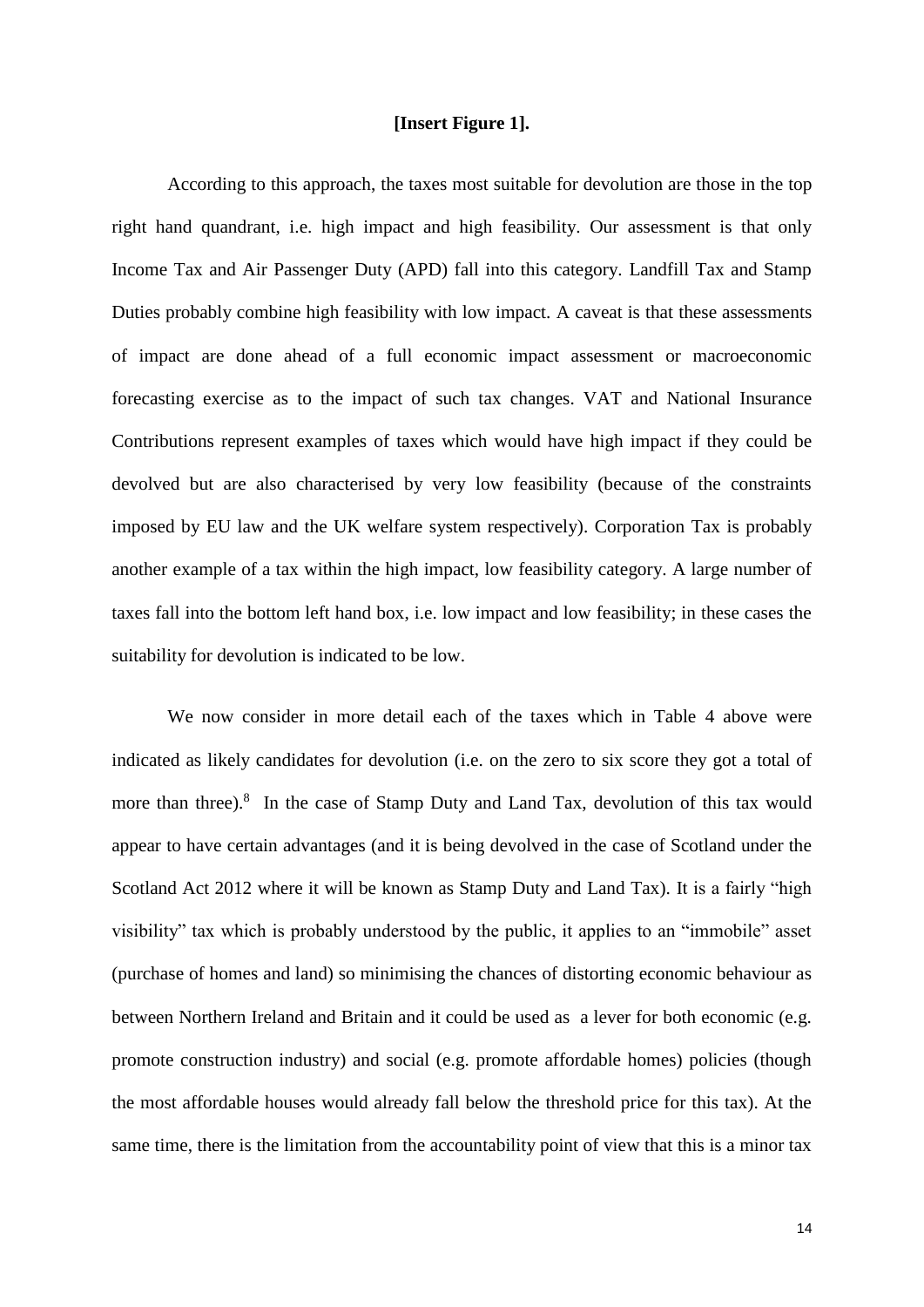in terms of the scale of revenue raised.<sup>9</sup> Regarding APD, the Assembly has already had the power devolved to remove the higher rate of duty on direct long-haul flights (because this was where tax competition with Dublin Airport was most pressing) and this has been done. A case could still be made for devolving the rest of APD and, indeed, reducing it.<sup>10</sup>

Income Tax devolution has been advocated in both the Scottish and Welsh cases. devolving Income Tax powers to the Assembly would entail certain dilemmas. For example, how much power would be devolved? Would Northern Ireland follow Scotland (as per the 2012 Act) in having a lockstep, i.e. if rates are varied all the rates have to be varied by the same amount, or the recommendation made in Wales or, indeed, the recent (2015) proposals for Scotland, that the power to alter progressivity would also be devolved? This is turn begs some interesting questions. For example, what might be the economic/behavioural response to any variations in rates, how might such tax varying powers be used and how might any dilemmas between policy goals be resolved?

Inter-regional tax differentials/lockstep have become an issue within the UK as proposals for tax devolution have developed. For example, there has been some discussion of the so-called WILLIEs (Working in London, Living in Edinburgh), many of whom work in the financial sector, leaving Scotland if it was to set a higher top rate of tax that the rest of the UK. Seely and Keep observe that because tax rates on savings and dividend income are not devolved, high earners need not move to avoid such a higher rate: some could incorporate and pay themselves in dividends for instance (SEELY and KEEP, 2015, p.16).

The issue of inter-regional tax differentials/lockstep is particularly important for regions with DAs, such as Wales or Northern Ireland, which are also heavily dependent on fiscal transfers. However, it has been suggested by some economists that inter-regional income tax differentials will not necessarily induce inter-regional migration (BELL and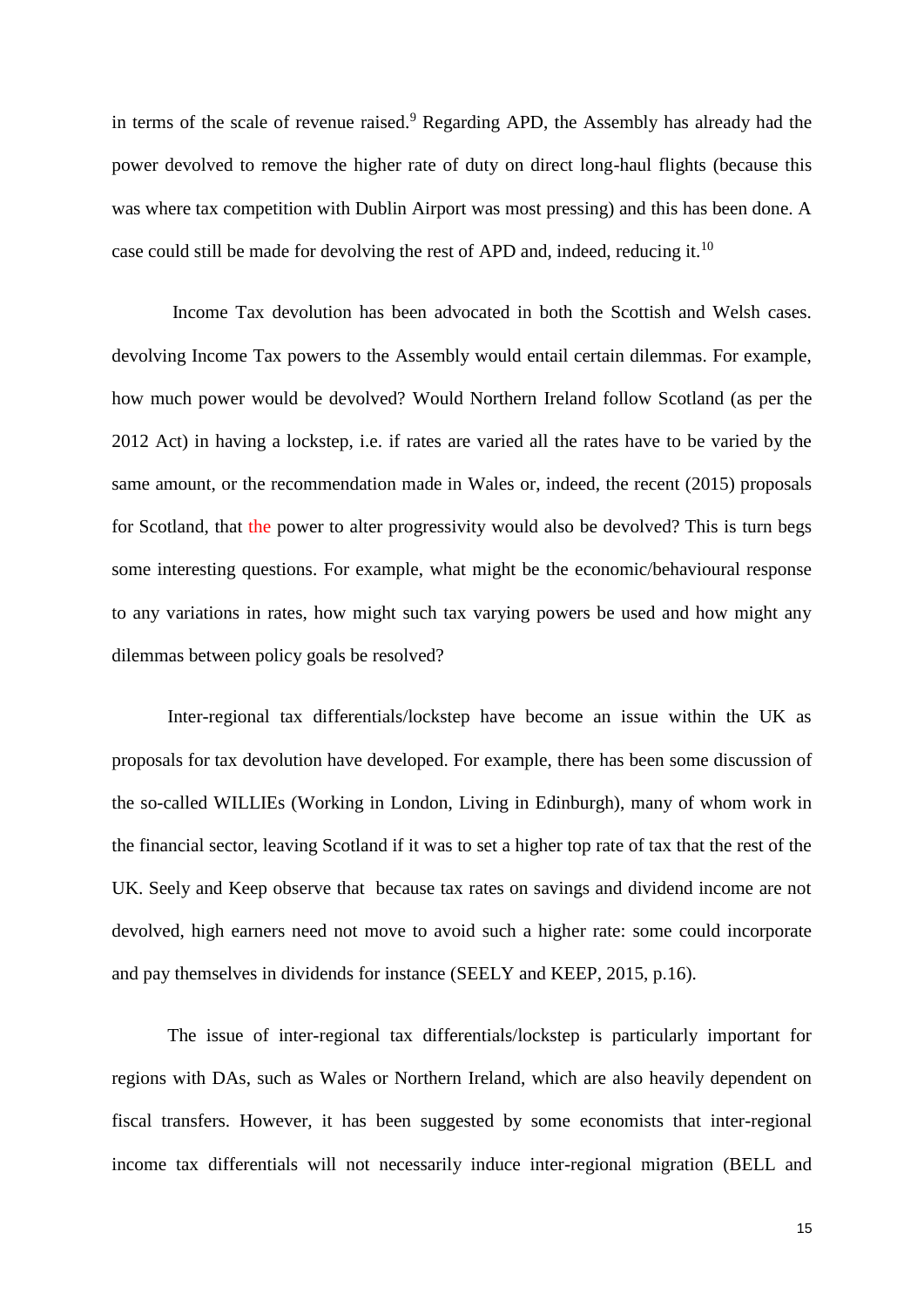EISER, 2014). In particular, it has been suggested that the extent to which tax (or indeed tax and spend) competition induces migration depends in part on the extent to which high income earners will respond to a higher tax by working less (rather than migrating) and the extent to which any inter-regional income tax variations are reflected in house price differentials.

None of the Commissions in Scotland and Wales recommended devolution of excise duty on tobacco even though an increase in Tobacco Duty could represent an interesting supplement to existing policies to discourage smoking (assuming the Duty was raised). Again tax competition on the island of Ireland has important implications. By way of illustration, if the Duty was raised it could provoke an increase in cross-border shopping (i.e. shoppers travelling across the border to buy tobacco in the lower tax regime in the Republic of Ireland) or even smuggling.

Neither of the Commissions in Scotland and Wales recommended devolution of Fuel Duties. They considered there was too much scope for harmful distortion of the economic relationship between Scotland/Wales and England. In Northern Ireland there is unlikely to be such diversion of sales to/from GB but there is existing tax competition with the Republic of Ireland. This might imply a case for fiscal devolution but only if the power was then used to reduce the margin of tax between Ireland north and south. A further reason to reduce Fuel Duties relative might be to reduce the incentive for fuel laundering and smuggling. Again issues of tax competition and negative externalities are important in the case of Alcohol Duty. Neither the Scottish nor Welsh commissions recommended devolution of excise duty on alcohol even though an increase in Alcohol Duty represents an interesting alternative to suggested policies of a minimum price for alcohol. If the objective was to try to use the tax to discourage abuse of alcohol and consequent negative health and social consequences then the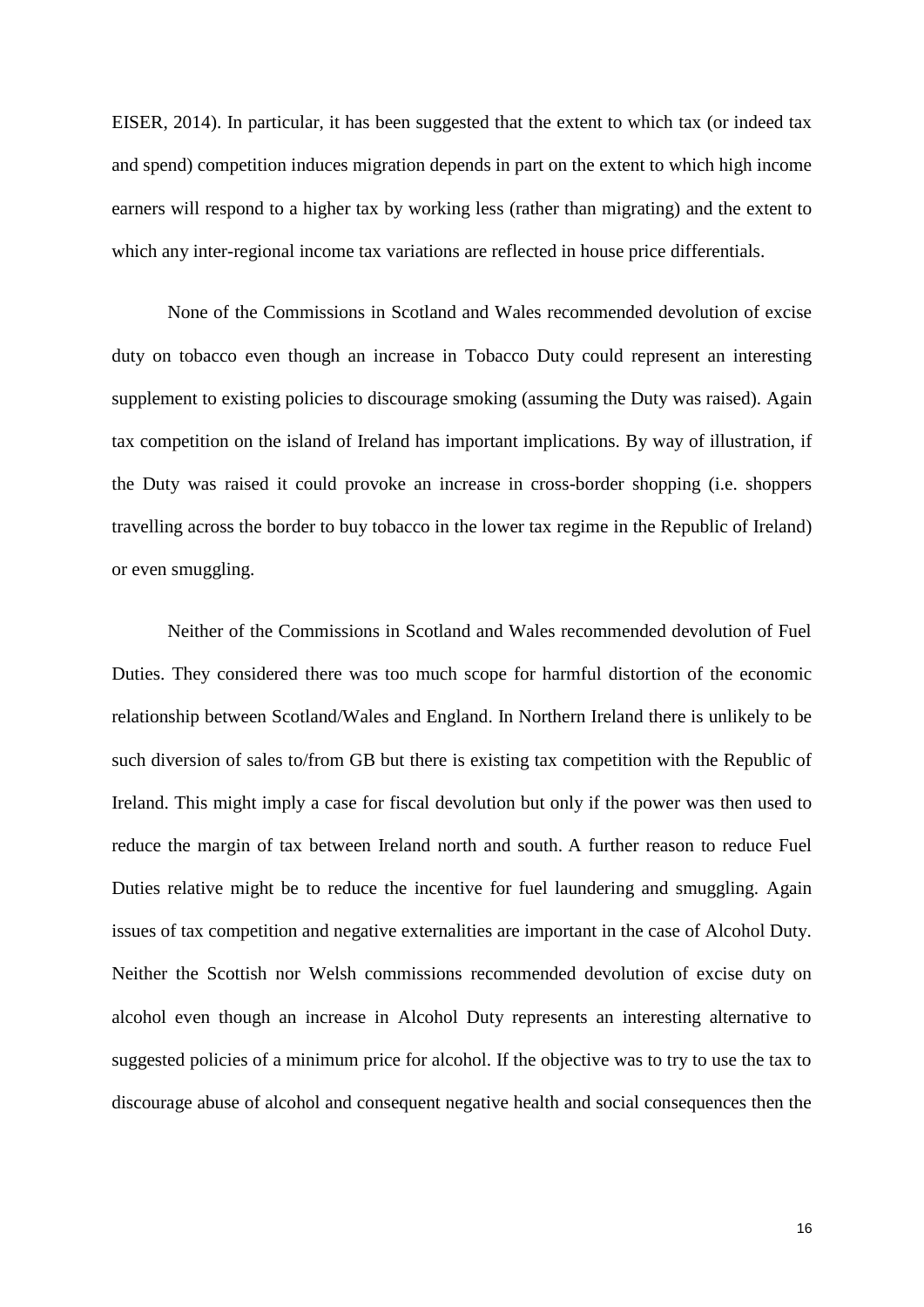Duty would be raised but in Northern Ireland there is, again, the dimension of possible tax competition.

For Landfill Tax, whilst this tax received a middling score of three, this tax is being devolved in the case of Scotland. If it were devolved it would allow the NIA to set it at a rate appropriate to regional environmental priorities, e.g. it could set it at a higher level than the UK average in order to give extra incentives for energy from waste schemes, for example. There are restrictions on the "export" of waste beyond the UK but past experience suggests that if the margins are high enough illegal displacement across the tax border would occur. This is a constraint that policy makers would have to consider.

Since at least the early 2000s there has been a sustained campaign in Northern Ireland to reduce Corporation Tax rates relative to Britain. This campaign has become the main focus of debate on regional economic policy. The campaign has been spearheaded by a range of business leaders and, at the time of writing, has the support of Northern Ireland's five largest political parties. There are substantial obstacles of UK Government and EC approval, and the proposal has been criticised by some economists; yet the campaign has not lost momentum. Indeed, the Westminster Parliament has legislated so that the devolved power can, in principle, be transferred in April 2018 subject to the Assembly demonstrating that such a policy would be sustainable from the point of view of balancing the Assembly's budget. Arguments in favour of varying (and hence lowering) Corporation Tax have focused on the incentive impact on levels of business investment and FDI in particular (the OECD and others have attempted to measure such effects and they are implied as the justification of the government's policy of reducing UK wide rates from 28% in 2010 to a planned 18% in 2020) (OECD, 2007).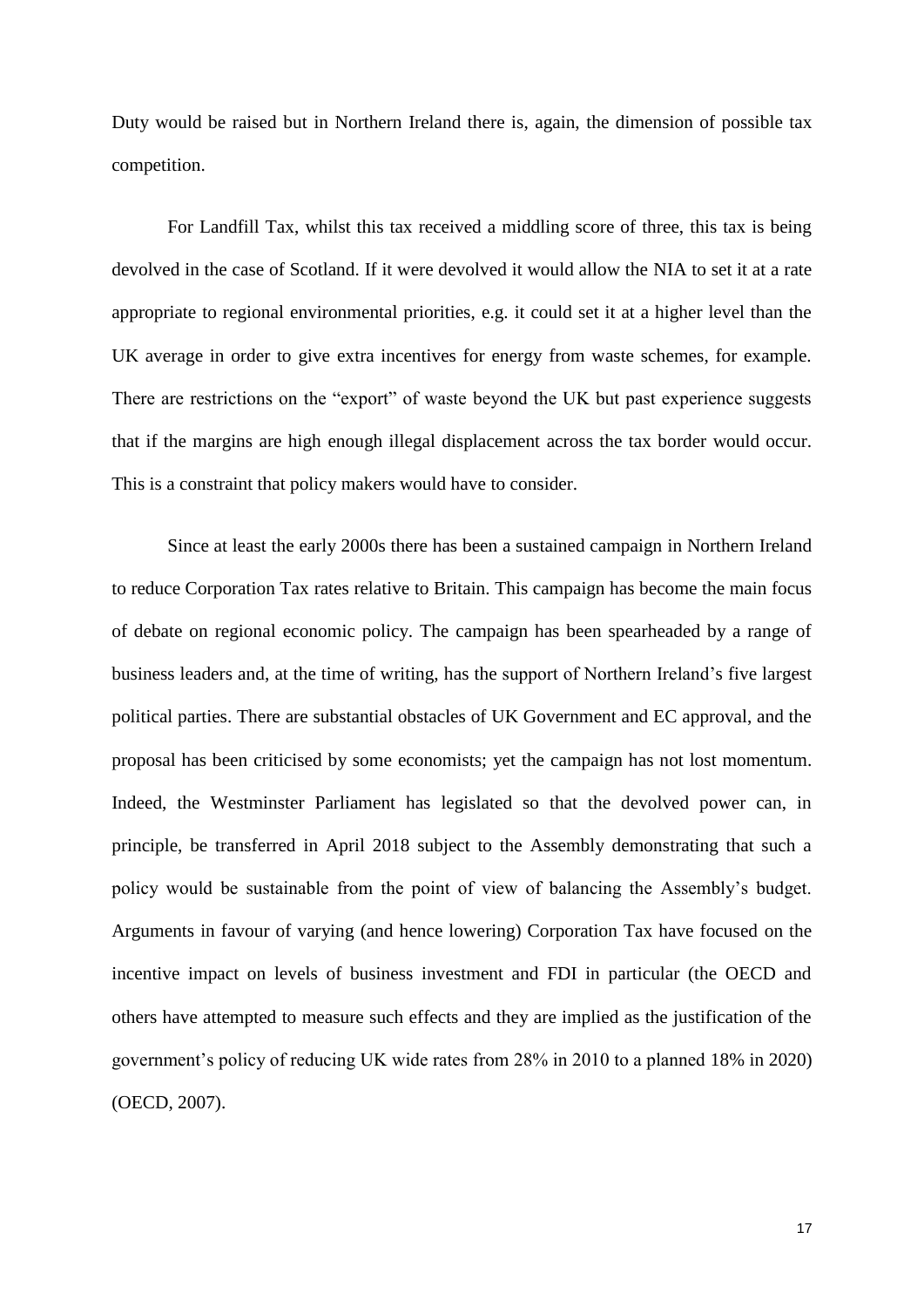In particular, Northern Ireland is in tax competition with a neighbouring low tax regime. Equally, some commentators have recognised that a lower Corporation Tax by itself would not be a game changer to transform regional competitiveness (PwC, 2011B; TRENCH, 2013). The analysis provided in this paper would give credence to a sceptical perspective.<sup>11</sup> Speculating on why so much attention has been placed on the proposal of reducing Corporation Tax, despite the administrative obstacles and intellectual weaknesses of such a proposal, we may charitably observe that the persistent regional economic weakness has encouraged political and business leaders focus on this relatively simple to understand lever.

A Public Choice interpretation would look to the relative concentration (diffusion) of prospective benefits (costs) to actors: this would imply that political leaders in Northern Ireland do not want to devote time developing (electorally unrewarding) policy alternatives to a proposal that has substantial support within the business community. Likewise, the potential concentrated benefits to a range of actors within the private sector (such as greater profitability) of reduced Corporation Tax arguably explains the commercial popularity of the proposal. Moreover, the possible losers from such a proposal - for instance those who would suffer from the reduced public spending that would follow from devolving Corporation Tax are in any case are a far less well organised group than the potential corporate beneficiaries. Devolution in the 1990s arrived without sufficient policy capacity (HEALD, 2003, p.75). This weakness remains. It is particularly noteworthy that Northern Ireland in 2016 lacks any independent economic think tank to analyse the potential costs and benefits of devolving taxation. 12

Moreover, the cost-benefit calculus of tax devolution is not symmetrical: the costs are more predictable that the benefits. The "cost" in terms of the adjustment to the block required in terms of EU law (an implication of the Azores Judgement) would be considerable and up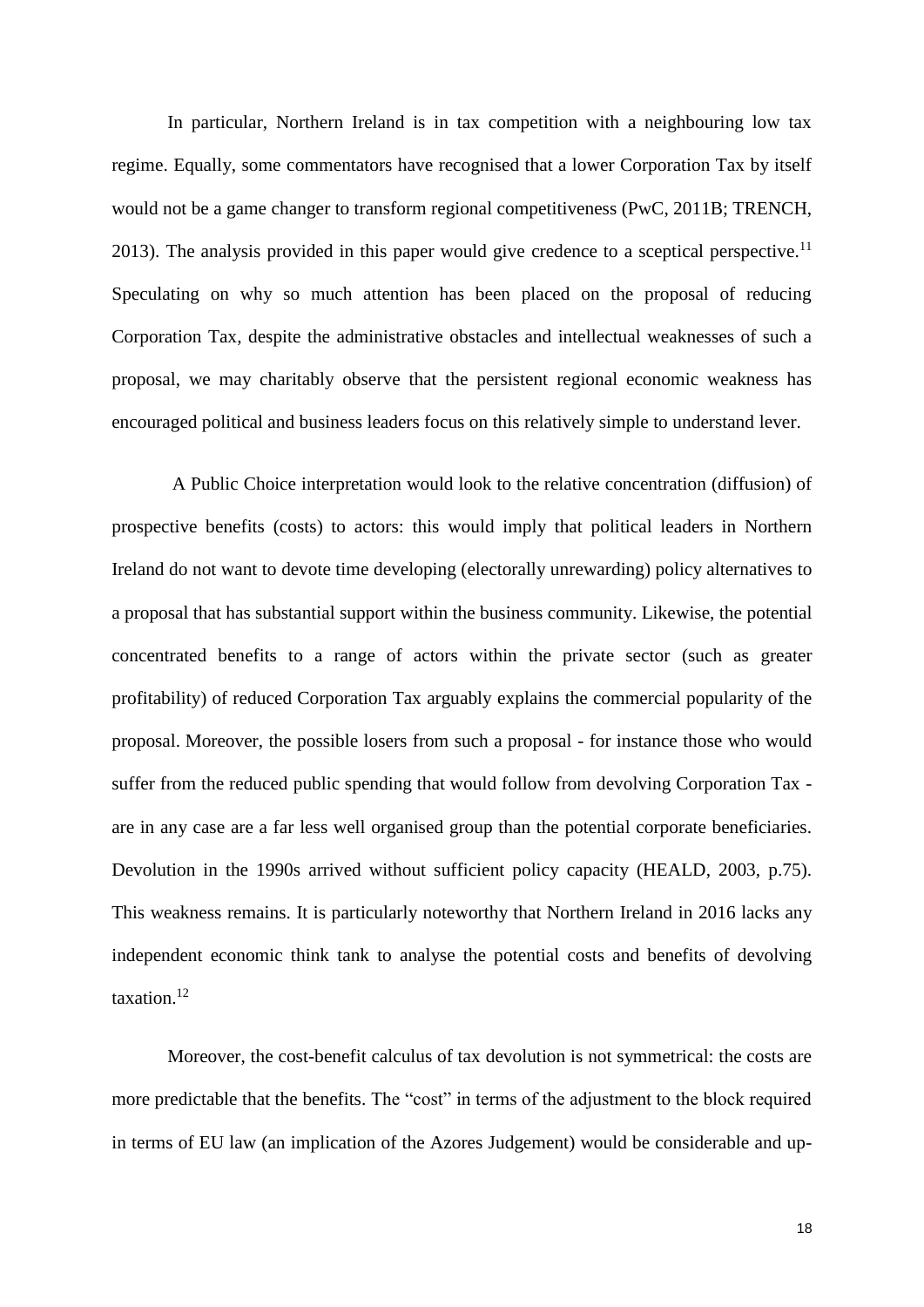front or fairly immediate. The certainty of this part of the total cost of tax devolution stems from the institutional settlement that requires the Executive to satisfy the legal (Azores) requirements concerning fiscal autonomy. There would be less predictable, but very concrete administrative and compliance costs, which again reflect underlying institutional arrangements, as there would be complexities in applying inter-regional variations in this tax. In contrast, the induced economic benefits are less certain. In any case they would probably take a number of years to realise (and some, indeed, would be felt in terms of other tax streams which might not be devolved). In short, as the analysis of Rodríguez-Pose and Gill predicts, the precise institutional geography of any future fiscal settlement will shape the economic outcomes.<sup>13</sup>

#### **CONCLUSIONS**

Four key policy conclusions emerge. First, application of the six principles used by Holtham in Wales produces a broadly similar outcome for Northern Ireland to what has happened so far in Scotland and Wales in terms of the taxes which are likely to be most suitable to be devolved, e.g. Income Tax, Stamp Duties, Landfill Tax and APD. Of those four taxes, only Income Tax is as major tax in terms of the scale of revenues raised. Income Tax devolution could therefore contribute to increasing the accountability of the Northern Ireland Assembly. Any argument for devolving the three minor taxes (Stamp Duties, Landfill Tax and APD) is less about an impact on the economy in general and more about having policy levers covering particular sectors.

Second, at the same time, there are other significant considerations relating to whether Income Tax should be devolved. The Northern Ireland Executive is in a long term, strategic relationship with the Treasury in terms of negotiating the size of the funding block. This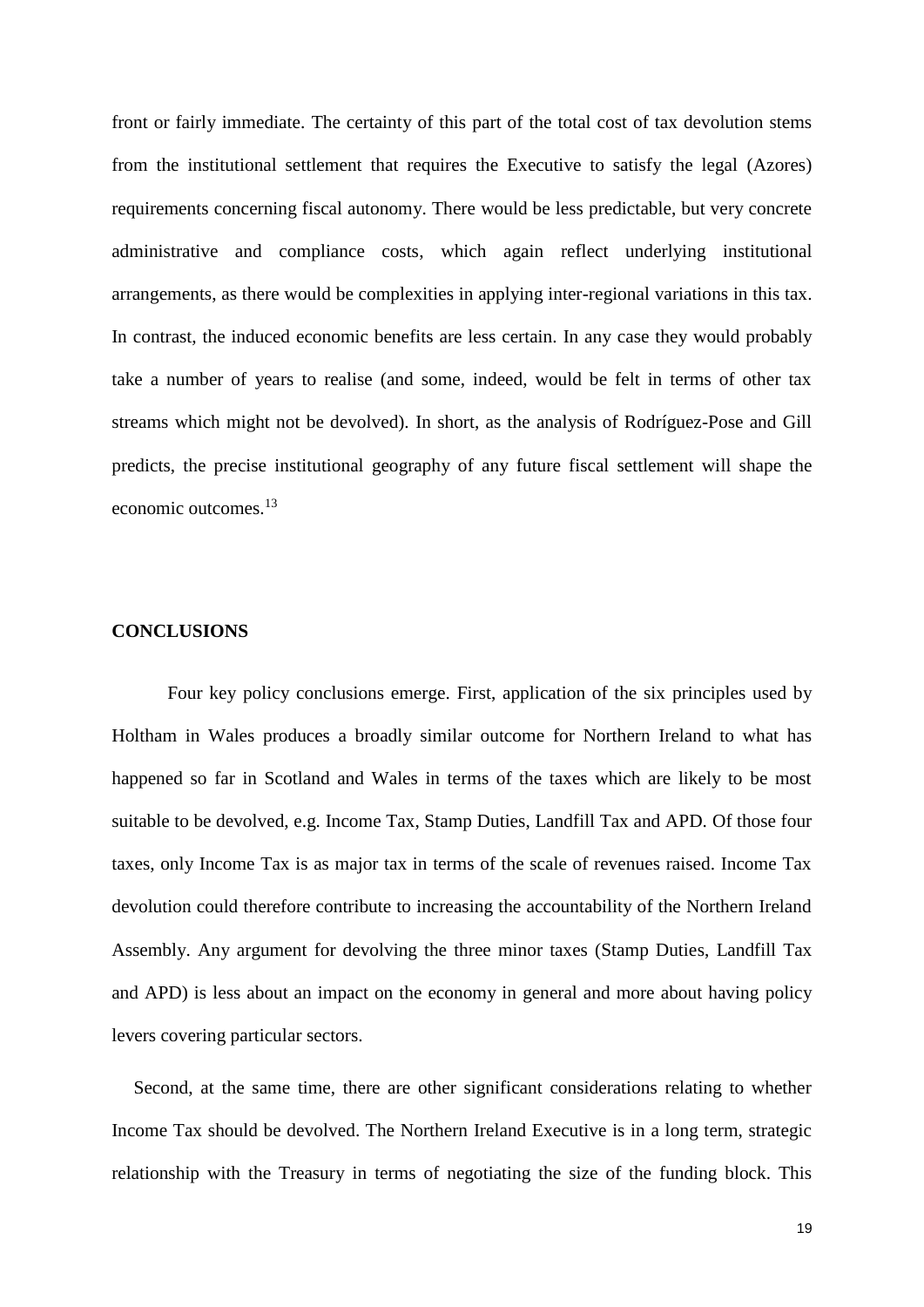prompts the question whether early adoption of wider fiscal powers would encourage the Treasury to reduce the funding block further or whether it is the case that such reductions are coming anyway so it is sensible to do as much now to be prepared? Third, greater fiscal powers could conceivably bring benefit in terms of improving the accountability, and possibly quality, of policy making and providing additional policy levers. Any move towards further fiscal devolution is not without risk. Enhanced fiscal powers should be viewed not as a game changer, or as a solution in its own right, but as a potentially useful supplement to a broader economic strategy focused on boosting competitiveness. There are also a range of other technical issues that tend to further complicate matters. Lack of space prevents extensive discussion of these issues, but it is worth noting that Northern Ireland or Wales lack the per capita tax base of Scotland. Moreover, the (untaxed) shadow sector is arguably larger than in Britain. This has arisen as combination of a legacy of the Troubles, an international border and low wages. 14

Last and certainly not least, as transition economists have long identified, sequencing is an important policy consideration regarding tax devolution. Drawing on the ideas of institutional economists such as Rodrik, who have highlighted the 'second best' nature of economic-policy-making, transition economists have concluded that the speed and order as well as the content of policy reforms are crucial in determining the likelihood of successful outcomes (RODRIK, 1992). This conclusion is consistent with the focus on 'institutional geography'. Transition economists conclude that that as each economy is unique institutionally so the sequencing and speed of reforms must be considered in the light of location-specific institutional factors (NSOULI et al, 2002).

The sequencing argument tends to further undermine 'silver bullet' arguments. As the quality of inward investment that can be attracted to a location depends on the underlying conditions prior to any reduction in corporate taxes. Merely reducing Corporation Tax,

20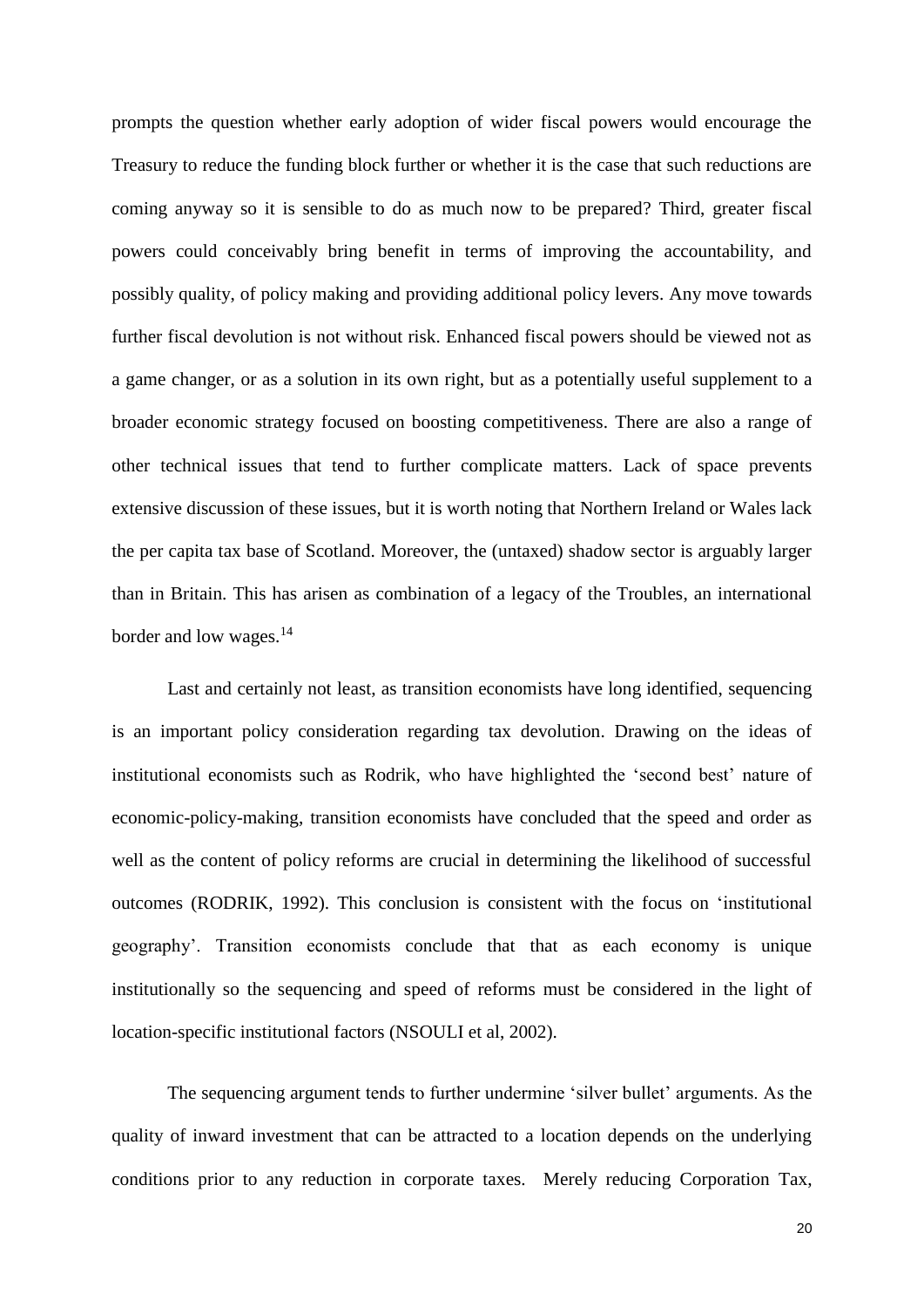without first tackling the long-standing distortions underpinning region's competitiveness weaknesses, including any managerial weaknesses, will not inevitably close any economic gap. Indeed, it is possible that any 'footloose' inward investment projects attracted by a reduced tax rate, while boosting employment, may do very little to shift the economy towards the higher skills and productivity equilibrium needed to close any gap. It would hence be sensible to introduce reforms to strengthen the supply side first so that both the strength to exploit any future fiscal powers is maximised alongside more resilience to any reductions in the funding block. The narrow focus on regional Corporation Tax variation appears to be yet another example of the simplistic 'economic dividend' model. The sequencing argument further tends to reinforce the importance of tackling the enduring institutional weakness of low regional policy capacity.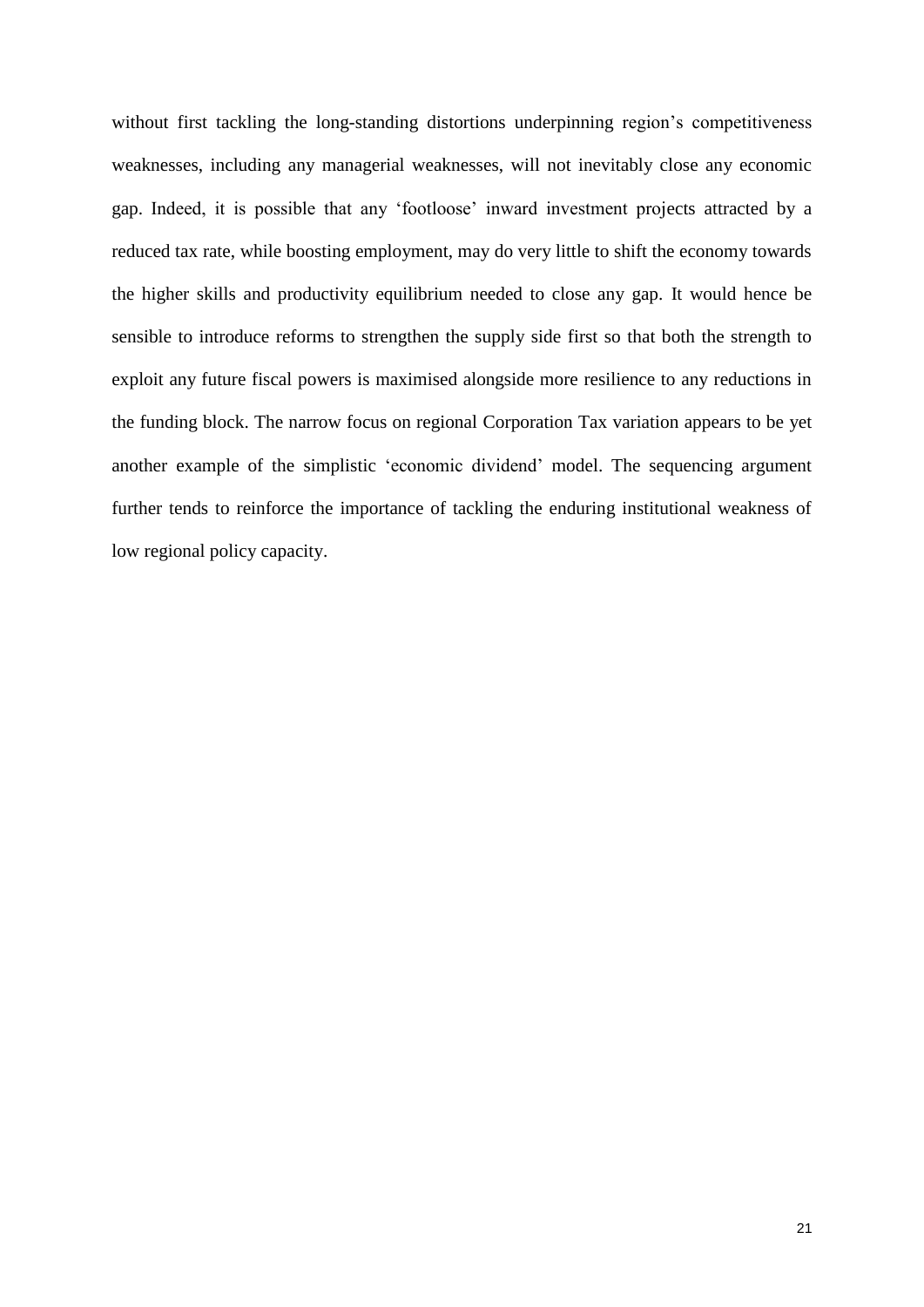#### **REFERENCES**

ASHCROFT, B. (1998) The economic possibilities for a Scottish Parliament*, Regional Studies*, 32, 175-80.

ASHCROFT, B. (1999) The Regional Economic Consequences of the Scottish Parliament and the UK Devolution Project, Scott Policy Seminar*,* Malone House, Belfast*,* 29 April 1999.

BAILEY, D. and BUDD, L. eds. (2016) *Devolution and the UK Economy*, Rowman &Littlefield, London.

BARRY, F. (2007) Foreign direct investment and institutional co-evolution in Ireland, *Scandinavian Economic History Review*, 55, 262-88.

BELL, D. and EISER, D. (2014) Scotland's Fiscal Future in the UK, University of Stirling.

BIRRELL, D. and MURIE, A. (1980) *Policy and Government in Northern Ireland: Lessons of Devolution*, Gill and Macmillan, Dublin.

BIRNIE, E. and HITCHENS, D. (1999) *Northern Ireland Economy: Performance, Prospects, Policy*, Ashgate, Aldershot.

BIRNIE, E. and HITCHENS, D. (2001) Chasing the Wind? Half a century of economic strategy documents in Northern Ireland*, Irish Political Studies*, 16, 1-27.

BROWNLOW, G. (2007) The Causes and Consequences of Rent-Seeking in Northern Ireland, 1945-72, *Economic History Review*, 60, 70-96.

BROWNLOW, G. (2013) Business and Labour since 1945, in KENNEDY, L. and OLLERENSHAW, P. (Eds) *Ulster since 1600: Politics, Economics and Society* pp. 291-308. Oxford University Press, Oxford.

COFFEY, S. (2014) Effective Rates of Corporation Tax in Ireland, Technical Paper, Department of Finance, Dublin.

CRAFTS, N. (1995) The Golden Age of Economic Growth in Postwar Europe: Why did Northern Ireland Miss Out? *Irish Economic and Social History*, 22, 5-25.

DEPARTMENT OF FINANCE AND PERSONNEL (2012) Northern Ireland Net Fiscal Balance Report 2009- 10 and 2010-11, Bangor.

DEPARTMENT OF FINANCE AND PERSONNEL (2014) Northern Ireland Net Fiscal Balance Report 2011- 12, Bangor.

ECONOMIC ADVISORY GROUP (2011) The impact of Reducing Corporation Tax on the Northern Ireland Economy, EAG, Belfast.

ECONOMIC RESEARCH INSTITUTE NORTHERN IRELAND (2009) Mitigating the recession: Options for the Northern Ireland Executive, Economic Research Institute Northern Ireland Report*,* ERINI, Belfast.

GIBSON, N. (1996) Northern Ireland and Westminster: fiscal decentralisation a public economics perspective, in Decentralised Government and Economic Performance in Northern Ireland, pp.10-89. Northern Ireland Economic Council, Occasional Paper 7.

HEALD, D. (2003) *Funding the Northern Ireland Assembly: Assessing the Options*, Research Monograph 10, Northern Ireland Economic Council, Belfast.

HEALD, D. and McLEOD, A. (2003) Revenue-raising by UK Devolved Administrations in the Context of an Expenditure-based Financing System, *Regional and Federal Studies*, 13, 67-90.

HM TREASURY. (2011) Rebalancing the Northern Ireland Economy, HM Treasury, London.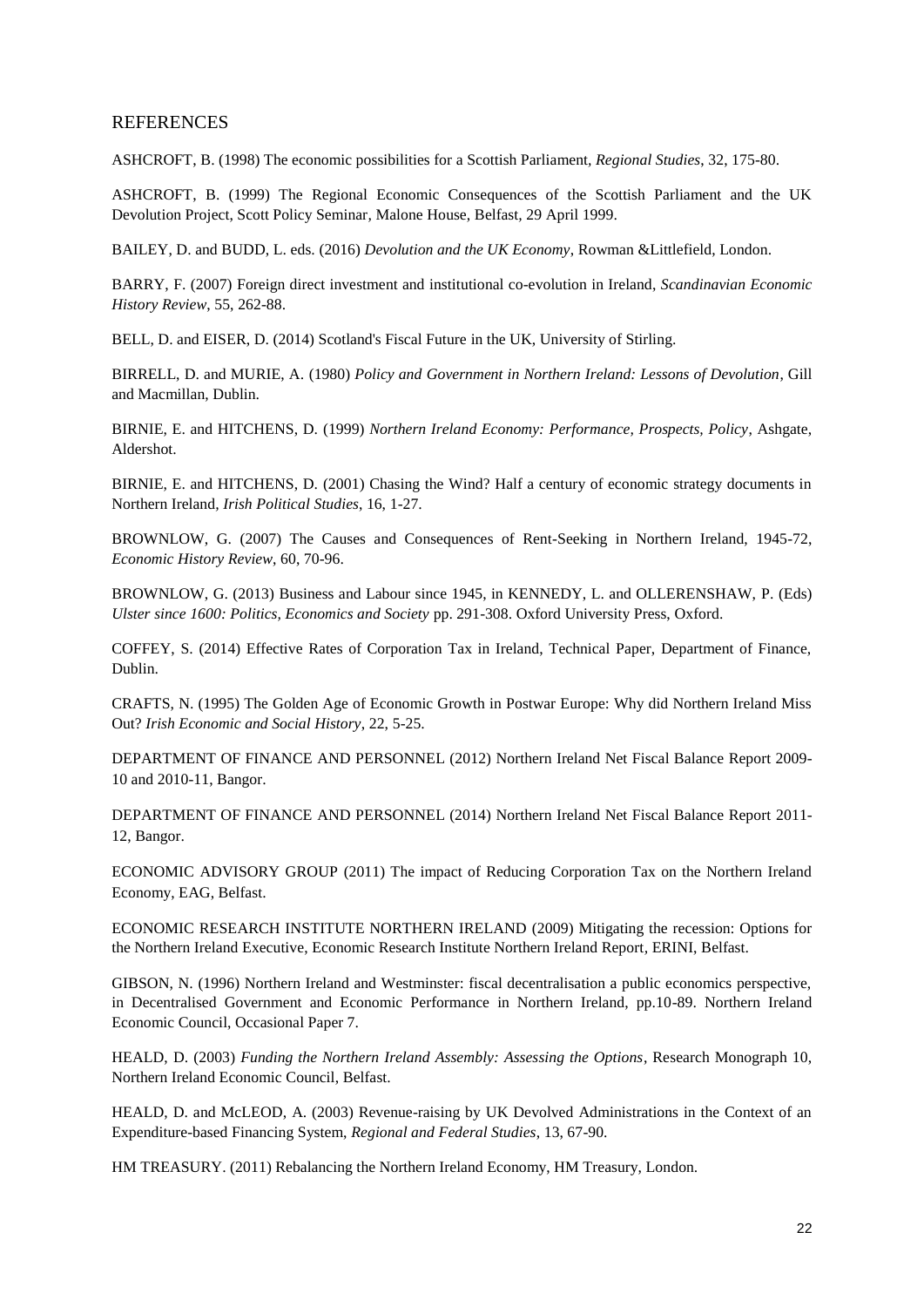INDEPENDENT COMMISSION ON FUNDING & FINANCE FOR WALES (THE HOLTHAM REPORT) (2009) First Report Funding devolved government in Wales: Barnett & beyond, Independent Commission on Funding & Finance for Wales, Cardiff.

LAWRENCE, R. (1965) *The Government of Northern Ireland Public Finance and Public Services 1921-1964*, Oxford, Oxford University Press.

NORTHERN IRELAND ECONOMIC REFORM GROUP. (2010) The case for a reduced rate of corporation tax in Northern Ireland, Belfast.

NSOULI, S., RACHED, M., and FUNKE, N. (2002) The Speed of Adjustment and the Sequencing of Economic Reforms: Issues and Guidelines for Policymakers, IMF Working Paper/02/132, International Monetary Fund, Washington DC.

ORGANISATION FOR ECONOMIC COOPERATION AND DEVELOPMENT (2007), Tax effects on Foreign Direct Investment: Recent Evidence and Policy Analysis, Report*,* no. 17, Organisation for Economic Cooperation and Development, Paris.

PIKE, A., RODRíGUEZ-POSE, A., TOMANEY., J., TORRISI, G., and TSELIOS, V. (2012) In Search of the 'economic dividend' of devolution: spatial disparities, spatial economic policy, and decentralisation in the UK, *Environment and Planning C: Government and Policy* 30, 10-28

PRICEWATERHOUSECOOPERS LLP (PwC) (2011A) Charging Ahead: Should Government Charge More? Public Sector Research Centre, PricewaterhouseCoopers LLP, London.

PRICEWATERHOUSECOOPERS LLP (PwC) (2011B) Corporation Tax: Game changer or game over? Government Futures, PricewaterhouseCoopers LLP, Belfast.

PRICEWATERHOUSECOOPERS LLP (PwC) (2013) Fiscal Powers: A Review of the Fiscal Powers of the Northern Ireland Assembly, A Report prepared by PwC on behalf of the Northern Ireland Council for Voluntary Action's Centre for Economic Empowerment.

RODRIK, D. (1992) The limits of of trade policy reform in developing countries, *Journal of Economic Perspectives*, 6, 87-105.

RODRíGUEZ-POSE, A and GILL, N. (2005) On the 'economic dividend' of devolution, Regional Studies 39, 405-420.

COMMISSION ON DEVOLUTION IN WALES (2010) Empowerment and responsibility: financial powers to strengthen Wales [known as the Silk Commission report], Cardiff.

SEELY, A and KEEP, M. (2015) Devolution of financial powers to the Scottish Parliament: recent developments, House of Commons Library, Briefing Paper, Number 07077.

SEELY, A (2015) Devolution of corporation tax to Northern Ireland, House of Commons Library, Standard Note, SN7078.

STUART REPORT (2011) *Independent Review of Variable Fees and Student Finance*, Report to the Minister of Employment and Learning, Department of Employment and Learning, Belfast.

TRENCH, A. (2013) Funding Devo More: fiscal options for strengthening the union, Institute for Public Policy Research, Report, London.

UUEPC (2015) Air Connectivity Study, Ulster University Economic Policy Centre.

UUEPC (2016) Measuring the economic impact of a reduced rate of Corporation Tax in Northern Ireland, Ulster University Economic Policy Centre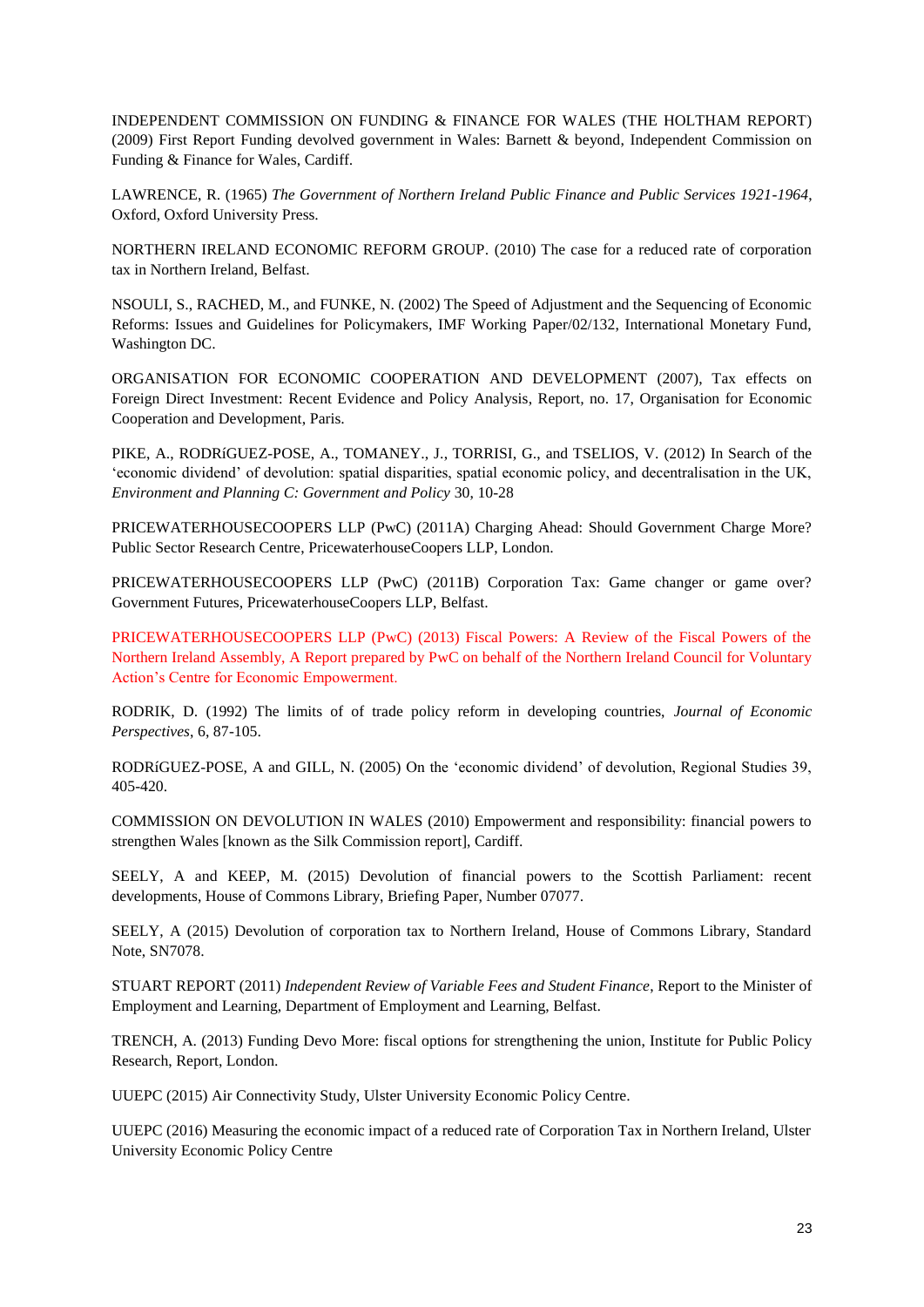-<sup>1</sup> During the period of Direct Rule (1972-99) the region's devolved political institutions were suspended and instead Direct-Rule ministers made political decisions without local electoral accountability. For more on the associated economic problems see (GIBSON, 1996).

<sup>2</sup> Note that the observed empirical relationships run counter to the theoretical claims that Ashcroft made for devolution in the 1990s (ASHCROFT, 1998, 1999).

<sup>3</sup> Since 2007 the Assembly has introduced two new taxes; the Large Retail Levy and the Plastic Bags Levy. It should be noted the Northern Ireland Act 1998 qualifies that power by saying such taxes cannot have similar characteristics to taxes which already exist at the national level.

<sup>4</sup> The official figures record the 'net fiscal balance'. This figure shows the difference between total public sector revenue and expenditure. In recent official figures (2011-12), Northern Ireland recorded a negative figure of £9.6 billion (or equivalent to 33.1 per cent of GVA). The UK national equivalent for 2011-12 was 10.1 per cent (DEPARTMENT OF FINANCE AND PERSONNEL, 2014).

<sup>5</sup> Further examples could include the Crown Dependencies, i.e. the Isle of Man and Channel Islands.

<sup>6</sup> For a comprehensive overview of the devolution of financial powers to the Scottish parliament see (SEELY and KEEP, 2015).

<sup>7</sup> The 2012 Act granted a power to create entirely new taxes, albeit subject to agreement by the UK Government. Prior to 2009, the Scottish Government did have a limited ability to borrow to assist cash flow. Calman recommended that power be increased and also recommended a right to borrow to fund investment subject to prudential limits. The Scotland Act 2012 adds a "prudential power" to invest in infrastructure and capital projects and to allow for variability in Scottish Rate element of income tax revenues. The Act permits Scottish borrowings of up to £2.7bn (£2.2bn of these to fund capital spending). This limit represents the additional burden of risk that Treasury judged was appropriate given that borrowing by the Scottish Government contributes to increased UK public sector net borrowing (PSNB) and public sector net debt (PSND).

<sup>8</sup> There is one anomalous result arising from this scoring system; National Insurance Contributions had the third highest indicated score but, given the nature of the UK benefits system, which is partly though not wholly linked to contributions, it would almost certainly be impractical to introduce a lower rate of Contributions in Northern Ireland.

<sup>9</sup> SDLT in Scotland, while not on slab basis as Stamp Duty (SD) was formerly, remains a transaction rather than an annual tax (based on capital/rental value). SDLT has a number of problems. First, the yield will hence follow the property market cycle; second, there may be the enforcement issues experienced with SD. In the Northern Irish (or Welsh) case, house prices are generally lower than Scotland, so a transaction-based tax may affect Northern Ireland more. Again thanks to an anonymous referee for making this observation.

<sup>10</sup> For a contrary view that focused on the possible public finance effects see UUEPC (2015).

<sup>11</sup> Moreover, the Republic of Ireland experience was a more 'slow burn' than is often recognised. Profits were taxed lightly as early as the mid-1950s. The great leap in terms of levels of FDI did not happen until approximately three decades later (BARRY, 2007). In reality, the *effective* rate of Corporation Tax in the Republic of Ireland may be even lower- one estimate is that it could be in the range 8.4% to 10.4% in 2012 (COFFEY, 2014).

 $12$  For the most recent forecast of the possible impact (albeit one predating the changes in the 2016 budget), see UUEPC (2016). That study assumed that the rate of inward investment into Northern Ireland would very rapidly rise to high international levels and that the productivity of such investment would be similar to the (generally extremely high) level of output per employee in the Republic of Ireland.

<sup>13</sup> Regarding borrowing powers, some of these issues have already been considered as we outlined the development of fiscal powers in Scotland and Wales. Again interested readers should consult BAILEY and BUDD (2016).

 $14$  Likewise, issues of indexation of reduction in the block grant and the practicality of varying bands and rates, particularly given parity in social security benefits are complex issues that are acknowledged. More details on these topics can be found within (TRENCH, 2013; SEELY, 2015; SEELY and KEEP, 2015).